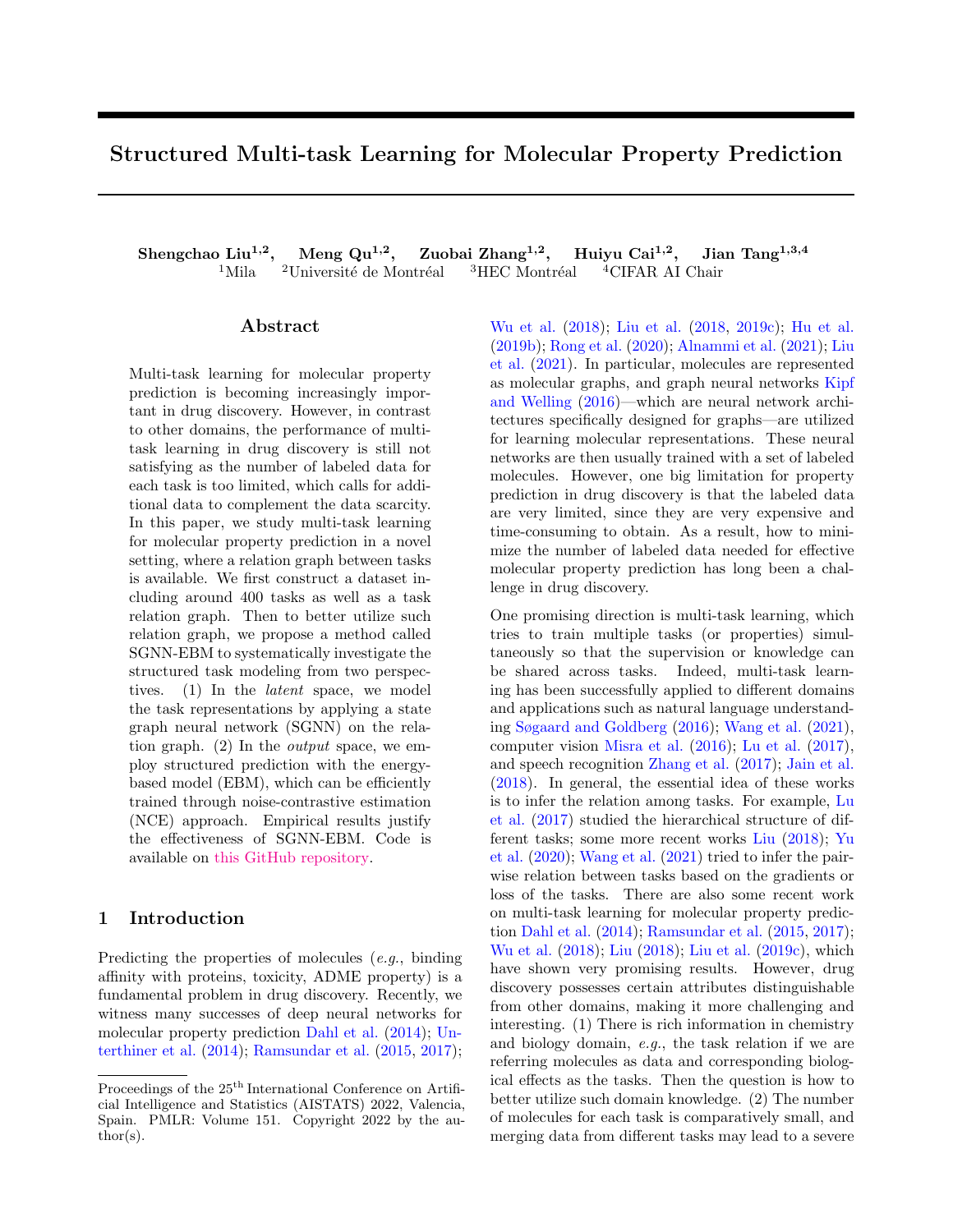data sparsity issue (an example in Section [4\)](#page-2-0), which adds more obstacles for learning.

In this paper, we study multi-task learning for molecular property prediction in a different setting, where a relation graph between tasks is explicitly given via domain knowledge. We first construct a largescale dataset (w.r.t. the task number) by combining the chemical database of bioactive molecules (ChEMBL [Mendez et al.](#page-9-12) [\(2018\)](#page-9-12)) and the proteinprotein interaction graph (STRING [Szklarczyk et al.](#page-10-5) [\(2019\)](#page-10-5)). Specifically, we define a binary classification task based on an assay in ChEMBL, which measures the biological effects of molecules over a set of proteins. The relationship between different tasks are defined according to the relation of their associated sets of proteins, which can be inferred according to the protein-protein interaction graph in STRING. Finally, we are able to construct a large-scale dataset with 13,004 molecules and 382 tasks, together with the corresponding task relation graph.

With this constructed dataset, we propose a novel research problem: How to do structured multi-task learning with an explicit task relation graph? Our proposed solution is SGNN-EBM, which models the structured task information in both the latent and output space. More specifically, a state graph neural network (SGNN) can learn effective task representations by utilizing the relation graph, where the learnt representations effectively capture the similarities between tasks in the latent space. However, given a molecule, its labels are predicted independently for each task, which ignores the task dependency, *i.e.*, the dependency in the output space. Therefore, we further introduce formulating multi-task learning as structured prediction [Belanger and McCallum](#page-8-3) [\(2016\)](#page-8-3) problem, and apply an energy-based model (EBM) to model the joint distribution of the labels in the task space. Our proposed solution, coined SGNN-EBM, combines the advantages of both by adopting SGNN into the energy function in EBM, which provides higher capacity for structured task modeling. As training SGNN-EBM is generally computationally expensive, we deploy the noise contrastive estimation (NCE) Gutmann and Hyvärinen  $(2010)$  for effective training, which trains a discriminator to distinguish the observed examples and examples sampled from a noise distribution.

Our major contributions include (1) To our best knowledge, we are the first to propose doing multitask learning with an explicit task relation graph; (2) We construct a domain-specific multi-task dataset with relation graph for drug discovery; (3) We propose SGNN-EBM for task structured modeling in both the latent and output space; (4) We achieve consistently better performance using SGNN-EBM.

# <span id="page-1-0"></span>2 Related Work

In the multi-task learning (MTL) literature, there are two fundamental problems: (1) how to learn the relation among tasks, and (2) how to model the task relation once available. Existing works on MTL merely focus on the first question, which can be roughly classified into two categories: architecture-specific MTL and architecture-agnostic MTL.

Architecture-specific MTL aims at designing special architecture to better transfer knowledge between tasks. Fully-adaptive network [Lu et al.](#page-9-9) [\(2017\)](#page-9-9) dynamically groups similar tasks in a hierarchical structure. Cross-stitch network [Misra et al.](#page-9-8) [\(2016\)](#page-9-8) applies multiple cross-stitch units and Bypass network [Ramsundar](#page-9-1) [et al.](#page-9-1) [\(2017\)](#page-9-1) manipulates the architecture to model task relation. One drawback is that as the number of tasks grows, the requirement of computation memory increases linearly, which limits their application to large-scale setting (w.r.t. the task number).

Architecture-agnostic MTL provides a more general solution by learning to balance the tasks numerically. It has two components: a shared representation module and multiple task-specific prediction modules. Based on this framework, several methods have been proposed to learn a global linear task coefficient according to the optimization process, such as the the uncertainty [Kendall et al.](#page-9-13) [\(2018\)](#page-9-13), and task gradients and losses [Chen et al.](#page-8-5) [\(2018\)](#page-8-5); [Liu et al.](#page-9-14) [\(2019b,](#page-9-14)[c\)](#page-9-3). The learnt linear vector is then applied on the task-specific predictors. Instead of learning such linear vector, one alternative approach is to learn the pairwise task relation. RMTL [Liu](#page-9-11) [\(2018\)](#page-9-11) first handles this by applying a reinforcement learning framework to reduce the gradient conflicts between tasks. PCGrad and Grad-Vac [Yu et al.](#page-10-4) [\(2020\)](#page-10-4); [Wang et al.](#page-10-2) [\(2021\)](#page-10-2) follow the same motivation and use gradient projection. However, there is one drawback on the high computational cost, since the pair-wise computation grows quadratically with the number of tasks; thus they are infeasible for large-scale setting (w.r.t. the task number).

Molecular property prediction has witnessed certain successful applications with MTL [Merck](#page-9-15) [\(2012\)](#page-9-15); [Dahl et al.](#page-8-0) [\(2014\)](#page-8-0); [Unterthiner et al.](#page-10-0) [\(2014\)](#page-10-0); [Ramsun](#page-9-0)[dar et al.](#page-9-0) [\(2015\)](#page-9-0); [Wu et al.](#page-10-1) [\(2018\)](#page-10-1); [Liu](#page-9-11) [\(2018\)](#page-9-11); [Liu et al.](#page-9-2) [\(2018,](#page-9-2) [2019c\)](#page-9-3) in terms of the robust performance gain. Furthermore, [Lee and Kim](#page-9-16) [\(2019\)](#page-9-16) finds that similarity within a target group significantly affects the performance of MTL on molecular binding prediction, revealing the importance of utilizing the task relation in drug discovery. However, all the aforementioned MTL methods do not possess the knowledge of the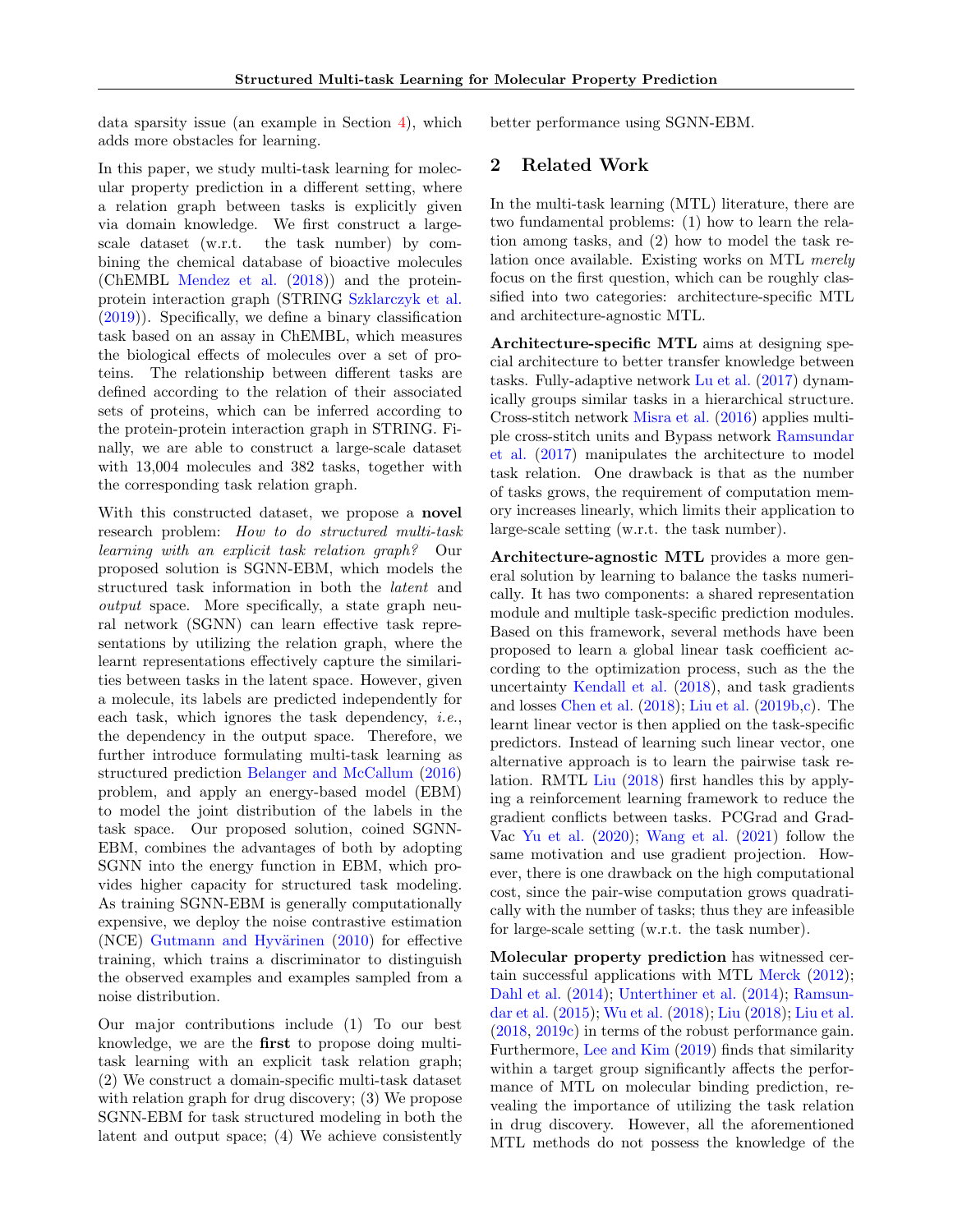task relation and thus the main focus is to learn it in an architecture-specific or architecture-agnostic manner. While in this work, the task relation is given, and our focus moves to how to better model the structured task information in the MTL setting.

# <span id="page-2-2"></span>3 Problem Definition & Preliminaries

# 3.1 Problem Definition

Molecular Graph and Property Prediction. In molecular property prediction tasks, each data point  $x$  is a molecule, which can be naturally viewed as a topological graph, where atoms and bonds are nodes and edges accordingly. For each molecule  $x$ , we want to predict T biological or physical properties [Wu et al.](#page-10-1) [\(2018\)](#page-10-1), where each property corresponds to one task. For notation, we want to predict  $y = \{y_0, y_1, ..., y_{T-1}\}\$ for each molecule  $x$ . Each task corresponds to  $C$ classes if it is a classification problem; and specifically in this work, we will be targeting at the binary tasks, *i.e.*,  $C = 2$  and  $y_i \in \{0, 1\}, \forall i \in \{0, 1, \dots, T - 1\}.$ 

Multi-Task Learning (MTL). Due to the inherent data scarcity issue in drug discovery [Ramsundar et al.](#page-9-0) [\(2015\)](#page-9-0); [Wu et al.](#page-10-1) [\(2018\)](#page-10-1); [Mayr et al.](#page-9-17) [\(2018\)](#page-9-17); [Hu et al.](#page-8-6) [\(2019a\)](#page-8-6), training an independent model for each task often yields inferior performance. In practice [Mayr](#page-9-17) [et al.](#page-9-17) [\(2018\)](#page-9-17), a more effective and widely-adopted approach is multi-task learning (MTL), which tries to optimize multiple tasks simultaneously.

Task Relation Graph. A task relation graph is  $\mathcal{G} = (V, E)$ , where V is the node set of tasks and E are the corresponding edges between tasks. Here we add a linkage between two tasks if they are closely related. Thus, this relation graph can effectively complement the information sparsity of the labeled data for different tasks. More information on the task relation graph  $\mathcal G$  will be introduced in Section [4.](#page-2-0)

Structured Task Modeling. In this paper, we propose a novel research problem for MTL: how to do structured task modeling when the task relation graph is explicitly provided. Specifically, given a molecular graph  $x$ , our goal is to jointly predict its labels for  $T$ tasks  $y = \{y_0, y_1, ..., y_{T-1}\}\$  with a task relation graph  $\mathcal{G}$ . In other words, we aim to model  $p(\mathbf{y}|\mathbf{x}, \mathcal{G})$ .

#### 3.2 Preliminaries

Graph Neural Network (GNN) is a powerful tool in modeling structured data, like molecular graph and task relation graph. [Gilmer et al.](#page-8-7) [\(2017\)](#page-8-7) first proposes a general GNN framework called message passing neural network (MPNN). Following this, recent works have explored how to model the complex structured data like molecular graph [Duvenaud et al.](#page-8-8) [\(2015\)](#page-8-8); [Rong et al.](#page-9-4) [\(2020\)](#page-9-4); [Liu et al.](#page-9-18) [\(2019a\)](#page-9-18); [Demirel et al.](#page-8-9) [\(2021\)](#page-8-9); [Ying et al.](#page-10-6) [\(2021\)](#page-10-6) and knowledge graph [Kipf](#page-9-6) [and Welling](#page-9-6) [\(2016\)](#page-9-6); [Xu et al.](#page-10-7) [\(2018\)](#page-10-7). Typically for the node-level prediction, GNN models predict the node labels independently, and this limits the learning power of GNN to model the joint distribution of labels.

Energy-Based Model (EBM) uses a parametric energy function  $E_{\phi}(\boldsymbol{x}, \boldsymbol{y})$  to fit the data distribution [Le-](#page-9-19)[Cun et al.](#page-9-19) [\(2006\)](#page-9-19). The energy function induces a density function with the Boltzmann distribution. Formally, the probability of  $p_{\phi}(\mathbf{y}|\mathbf{x})$  can be written as:

<span id="page-2-1"></span>
$$
p_{\phi}(\mathbf{y}|\mathbf{x}) = \frac{\exp(-E_{\phi}(\mathbf{x}, \mathbf{y}))}{Z_{\phi}(\mathbf{x})}, \qquad (1)
$$

where  $E_{\phi}(\boldsymbol{x}, \boldsymbol{y})$  is the energy function, with which EBM is allowed to model the structured output space.  $Z_{\phi}(\boldsymbol{x}) = \sum_{\boldsymbol{y}' \in \mathcal{Y}} \exp(-E_{\phi}(\boldsymbol{x}, \boldsymbol{y}'))$  is the partition function. Here  $\mathcal{Y} = \{0,1\}^T$  is the label space, and the partition function is computationally intractable due to the high cardinality in  $|\mathcal{Y}| = 2^T$ . We will discuss how to cope with this issue for learning and inference in Section [5.](#page-3-0)

## <span id="page-2-0"></span>4 Dataset with Explicit Task Relation

In this section, we describe how to construct the molecular property prediction dataset together with an explicit task relation graph. The task here refers to a binary classification problem on a ChEMBL assay [Mendez et al.](#page-9-12) [\(2018\)](#page-9-12), which measures certain biological effects of molecules, e.g., toxicity, inhibition or activation of proteins or whole cellular processes, etc. We focus on tasks that target at proteins, because easily available protein-protein interaction (PPI) data can serve as an available resource for task relation extraction.

Our dataset is based on the Large Scale Comparison  $(LSC)$  dataset proposed by [Mayr et al.](#page-9-17)  $(2018)$ , which is filtered from the ChEMBL-20 database [Mendez et al.](#page-9-12) [\(2018\)](#page-9-12). We account for a subset of 725 tasks which are protein-targeting. For each of these tasks, we collect the UniProt IDs [Consortium](#page-8-10) [\(2018\)](#page-8-10) of the targeted proteins and combine all of them into a UniProt ID set. We then query the STRING database [Szklarczyk et al.](#page-10-5) [\(2019\)](#page-10-5) to obtain PPI scores for all pairs of proteins in the set. With the collected PPI scores, we then heuristically define the edge weights  $w_{ij}$ , *i.e.*, task relation score, for task  $t_i$  and  $t_j$  in the task relation graph to be  $\max\{\text{PPI}(s_i, s_j) : s_i \in S_i, s_j \in S_j\}$ , where  $S_i$  denotes the protein set of task  $t_i$ . Therefore, the task relation graph proposed has a high quality to reveal the actual pharmaceutical effects for the molecular drugs.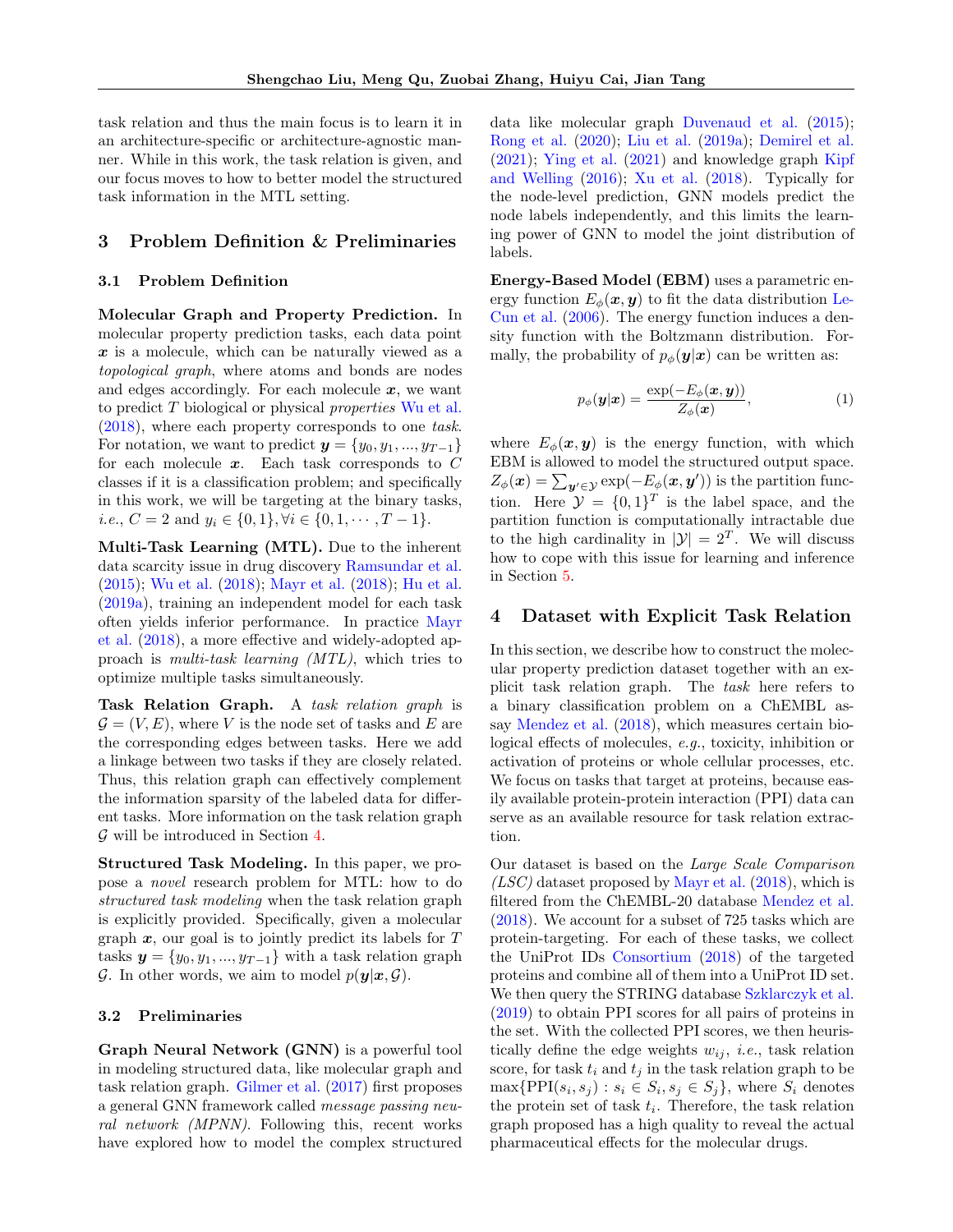<span id="page-3-2"></span>

Figure 1: Pipeline of SGNN-EBM. We first obtain molecule and task embedding via GIN and GCN. Then, they are used to learn the latent representation for each task via a GNN model in the latent space. In SGNN-EBM, an SGNN model is used to model the task relation graph in the latent space and EBM learns the task distribution in the output space. The likelihood also applies the energy tilting term, which takes the same empirical distribution as the noise distribution for NCE.

<span id="page-3-1"></span>Table 1: Statistics about 3 benchmark datasets with explicit task relation, filtered by 3 thresholds. Threshold means the number of non-missing labels for each molecule/task.

| Threshold | $#$ Molecules | $#$ Tasks | Sparsity |
|-----------|---------------|-----------|----------|
| 10        | 13,004        | 382       | 5.76\%   |
| 50        | 932           | 152       | 66.70%   |
| 100       | 518           | 132       | 92.87%   |

As the experiment-based LSC dataset is very sparselylabeled - only 0.78% of elements of the molecule-task matrix have a label of *active* or *inactive*, we densify the molecule-task label matrix by iteratively filtering out molecules and tasks whose number of labels is lower than a certain threshold. By setting the threshold value to 10, 50 and 100, we obtain 3 benchmark datasets with different level of data sparsity. The statistics of the benchmark datasets are listed in Table [1,](#page-3-1) and more detailed dataset generation procedure can be found in Appendix [A.](#page-11-0)

# <span id="page-3-0"></span>5 Method: Structured Task Modeling

# 5.1 Overview

The mainstream multi-task learning (MTL) methods [Kendall et al.](#page-9-13) [\(2018\)](#page-9-13); [Chen et al.](#page-8-5) [\(2018\)](#page-8-5); [Liu et al.](#page-9-3) [\(2019c\)](#page-9-3); [Yu et al.](#page-10-4) [\(2020\)](#page-10-4) typically learn the task relation implicitly, which can guide to balance tasks during training. While in this paper, we focus on a novel setting where the *task relation graph* is explicitly given and the goal is to better model such relation graph. We first propose a dataset with an explicit task relation graph in Section [4,](#page-2-0) then in this section, we introduce two structured MTL approaches to modeling the task relation in the latent and output space respectively.

In the latent space, we propose to learn effective task representations with a State GNN (SGNN) on the task relation graph so that the learnt representations can capture the similarity between tasks. The property  $y_i$ in each task  $i$  can be independently predicted with the molecule information and its own task representation. More specifically, we can define the distribution as:

<span id="page-3-3"></span>
$$
p_{\theta}(\mathbf{y}|\mathbf{x}, \mathcal{G}) = \prod_{i=0}^{T-1} p_{\theta}(y_i|\mathbf{x}, \mathcal{G}),
$$
\n(2)

where  $p_{\theta}(y_i|\boldsymbol{x}, \mathcal{G})$  is the prediction on the *i*-th task. We present this method in section [5.2.](#page-4-0) More detailed description of GNN can be found in Appendix [D.](#page-12-0)

One limitation of the SGNN is that it ignores the dependency between task labels  $y_i$ . To handle this issue, we further propose to model the task dependency in the output space and solve it under the energy-based model (EBM) framework, as a structured prediction problem. The joint distribution of  $y$  can be modeled with EBM as:

$$
p_{\phi}(\mathbf{y}|\mathbf{x}, \mathcal{G}) = \frac{\exp(-E_{\phi}(\mathbf{x}, \mathbf{y}; \mathcal{G}))}{Z_{\phi}}, \tag{3}
$$

where  $E_{\phi}(\boldsymbol{x}, \boldsymbol{y}; \mathcal{G})$  is the energy function with flexible format. The noise contrastive estimation (NCE) is used to learn the EBM efficiently, and an outline of these methods is depicted in Figure [1.](#page-3-2)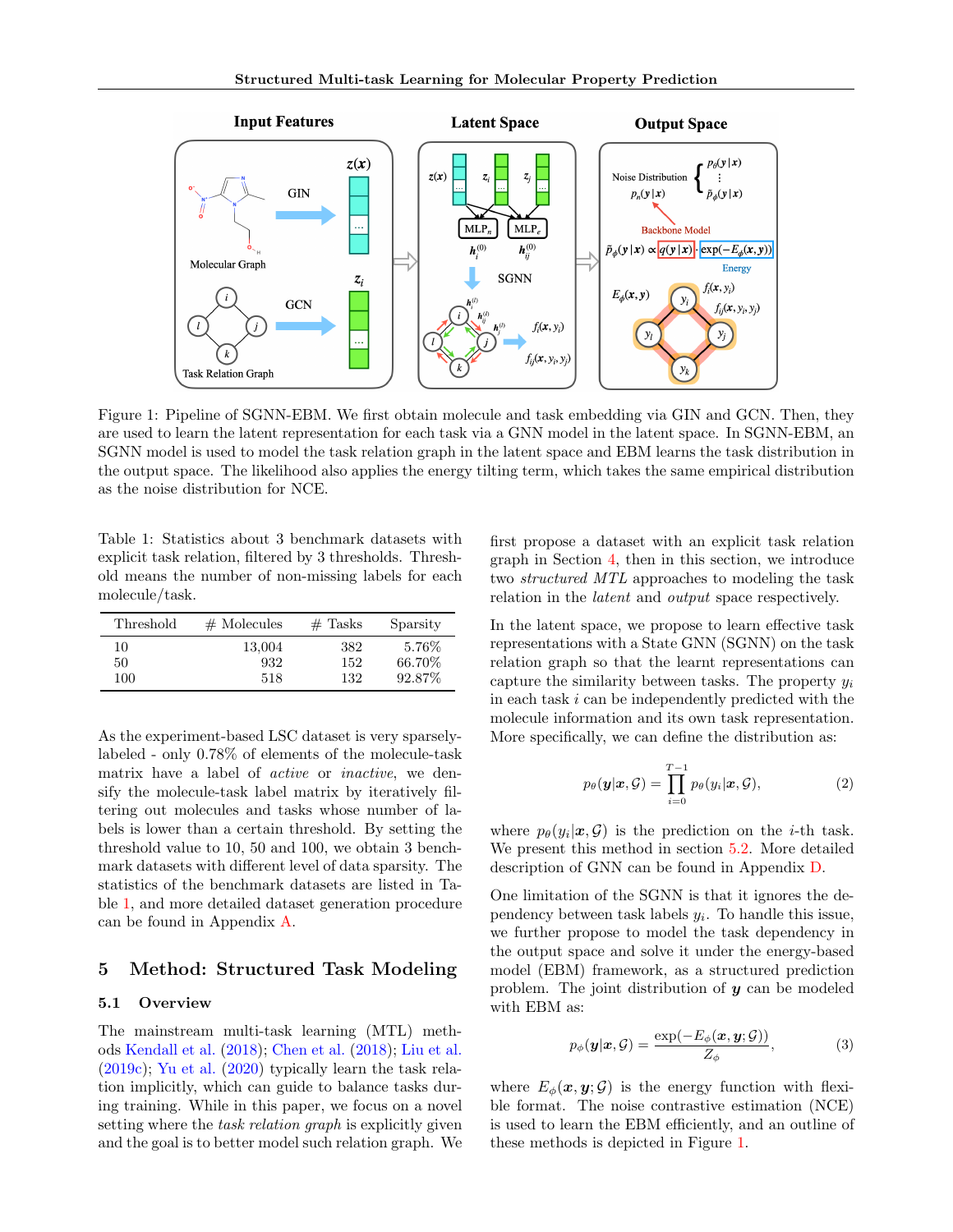Then we combine the advantages of both approaches by accounting the SGNN for energy function in EBM. Thus we are able to model the task relation in both the latent and output space, and we name this method as SGNN-EBM for solving structured MTL problems.

#### <span id="page-4-0"></span>5.2 Modeling Task Relation in Latent Space

We propose *State GNN (SGNN)* to model the task relation in the latent space. The task relation is implicitly encoded in the learnt representations, and the final predictions are made independently for each task. We illustrate the pipeline of this model as follows.

Node- and Edge-Level Inputs. We first encode the molecules and tasks into the embedding space. For molecules, we adopt graph isomorphism network (GIN) [Xu et al.](#page-10-7) [\(2018\)](#page-10-7), and the molecule embedding is  $z(x) \in \mathbb{R}^{d_m}$ , where  $\hat{d}_m$  is the embedding dimension. Then for tasks, we use one-hot encodings (w.r.t. the task index) and pass them through a graph convolutional network (GCN) [Kipf and Welling](#page-9-6) [\(2016\)](#page-9-6) to get task embedding:  $\mathbf{z}^{(i)} \in \mathbb{R}^{d_e}, \forall i \in \{0, 1, \ldots, T-1\},\$ where  $d_t$  is the task embedding dimension. More details of GIN and GCN can be found in Appendices [B](#page-12-1) and [C.](#page-12-2) Given the molecule and task embeddings, we will use them to construct the node- and edge-level inputs to SGNN as:

<span id="page-4-1"></span>
$$
h_i^{(0)}(x) = \text{MLP}_n^{(0)}(z(x) \oplus z^{(i)})
$$
  
\n
$$
h_{ij}^{(0)}(x) = \text{MLP}_e^{(0)}(z(x) \oplus z^{(i)} \oplus z^{(j)}),
$$
\n(4)

where  $\oplus$  is the concatenation of two tensors. MLP $_{n}^{(0)}$ : where  $\oplus$  is the concatenation of two tensors. While  $\hat{n}^{\prime}$ .<br>  $\mathbb{R}^{d_m+d_t} \to \mathbb{R}^{C \times d}$  and  $\text{MLP}_{e}^{(0)}$ :  $\mathbb{R}^{d_m+2d_t} \to \mathbb{R}^{C \times C \times d}$ are two multi-layer perceptron (MLP) layers, operating on the node- and edge-level respectively. d is the dimension of the latent representation and  $C = 2$  is the class number, and it also represents the states on each node and edge in SGNN. The node- and edgelevel inputs in Equation [\(4\)](#page-4-1) will then be fed to SGNN.

State GNN (SGNN). Different from the mainstream GNN models, SGNN has  $C$  and  $C \times C$  states on each node and edge respectively, where each state delegates the representation for the corresponding label. Concretely, every node state represents the task w.r.t. the corresponding label, and edge state is composed of the pair-wise states from the two endpoint nodes. Thus, the representation for each node and edge state is defined as:

$$
h_i^{(0)}(x, y_i) = h_i^{(0)}(x)[y_i] h_{ij}^{(0)}(x, y_i, y_j) = h_{ij}^{(0)}(x)[y_i, y_j].
$$
 (5)

In this way, the representations of nodes and edges can well capture the information of each node label as well as the pairwise labels on an edge.

Such state-level view builds up the smallest granularity in SGNN. For example, during message-passing propagation, the key function in SGNN, only information with the same state will be exchanged between nodes and edges. Specifically, the propagation on the l-th layer is:

<span id="page-4-2"></span>
$$
\boldsymbol{h}_{i}^{(l+1)}(\boldsymbol{x}, y_{i}) = \text{MPNN}_{n}^{(l+1)}\Big(\boldsymbol{h}_{i}^{(l)}(\boldsymbol{x}, y_{i}), \big\{\boldsymbol{h}_{ij}^{(l)}(\boldsymbol{x}, y_{i}, y_{j}) | \forall j, y_{j}\big\}\Big) \n\boldsymbol{h}_{ij}^{(l+1)}(\boldsymbol{x}, y_{i}, y_{j}) = \text{MPNN}_{e}^{(l+1)}\Big(\boldsymbol{h}_{i}^{(l)}(\boldsymbol{x}, y_{i}), \boldsymbol{h}_{j}^{(l)}(\boldsymbol{x}, y_{j}), \boldsymbol{h}_{ij}^{(l)}(\boldsymbol{x}, y_{i}, y_{j})\Big), \tag{6}
$$

where MPNN stands for the message-passing neural network layer [Gilmer et al.](#page-8-7)  $(2017)$ . MPNN<sub>n</sub> is doing node aggregation by gathering information from edges with the same node state  $y_i$ ; MPNN<sub>e</sub> stores the messages for each state pair  $(y_i, y_j)$  with the corresponding state information from the nodes. After repeating Equation  $(6)$  L times, we obtain the latent representation for each task given the molecule.

Independent Label Prediction. Finally, we make predictions for each task independently as Equation  $(2)$ . For each task i, we first get the node representation by concatenating the two state representations, after which we apply a readout function  $R$ :

$$
f_i(\boldsymbol{x}) = R(\{\boldsymbol{h}_i^{(l)}(\boldsymbol{x},0) \oplus \boldsymbol{h}_i^{(l)}(\boldsymbol{x},1) \mid l=1,\ldots,L\}),\qquad(7)
$$

where  $R : \mathbb{R}^{2dL} \to \mathbb{R}$  is an MLP layer. Because  $C =$ 2 is the binary classification, the label distribution is defined via a sigmoid function, *i.e.*,  $p(y_i = 1 | \boldsymbol{x}, \mathcal{G}) =$ sigmoid $(f_i(\boldsymbol{x}))$ . The loss function is the binary cross entropy function over all  $T$  tasks:

$$
\mathcal{L} = \sum_{i=0}^{T-1} \log p(y_i | \boldsymbol{x}, \mathcal{G}). \tag{8}
$$

Despite the effectiveness of learning task representations, SGNN fails to directly model the task dependency when making predictions as different task labels are predicted separately. To address this issue, we next propose a general method for modeling the task dependency under the structured prediction framework, which is able to predict task labels collectively to improve the result.

#### <span id="page-4-3"></span>5.3 Modeling Task Relation in Output Space

The aforementioned MTL methods are predicting each task independently. However, there also exists a task distribution in the output space, *i.e.*,  $p(\mathbf{y}) =$  $y_0, y_1, \ldots, y_{T-1}|\mathbf{x})$ . In this subsection, we propose to apply an energy-based model (EBM) to inject the prior knowledge about task dependency and model it with joint task distribution.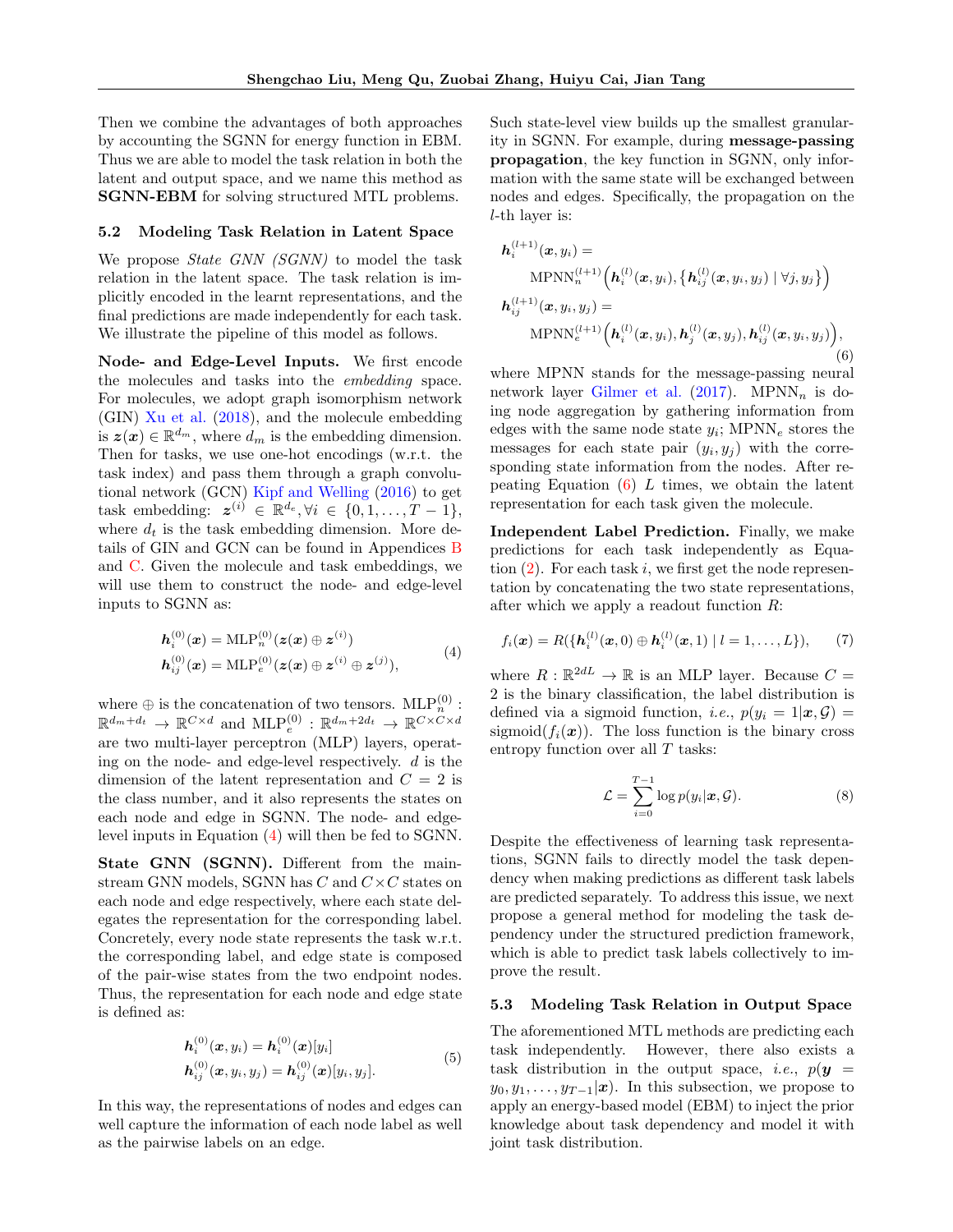We define the **energy function** as the summation of first-order (node) and second-order (edge) factors on the graph:

<span id="page-5-1"></span>
$$
E_{\phi}(\boldsymbol{x}, \boldsymbol{y}) = -\sum_{i=0}^{T-1} f_i(\boldsymbol{x}, y_i) - \lambda \sum_{\langle i, j \rangle \in \mathcal{G}} f_{ij}(\boldsymbol{x}, y_i, y_j), \quad (9)
$$

where  $\lambda$  is a weighting coefficient. Thus the conditional probability under the EBM framework is defined as:

$$
p_{\phi}(\boldsymbol{y}|\boldsymbol{x}) = \frac{\exp\left(\sum_{i} f_i(\boldsymbol{x}, y_i) + \sum_{ij} f_{ij}(\boldsymbol{x}, y_i, y_j)\right)}{Z_{\phi}}.\quad (10)
$$

Activation Function. We apply the activation function  $\sigma(\cdot) = \log(\text{softmax}(\cdot))$  on the first- and secondorder factors. Then the readout function is  $R(\cdot)$  =  $log(softmax(MLP(\cdot)))$ , where the softmax function is applied on the label/state space of each task and each task pair. The softmax function normalizes the scores of different label candidates, allowing us to compare them in the same range between 0 and 1. The logarithm function further scales the energy to 0 to  $\infty$ , which is a common practice in EBM.

Energy Tilting Term. We have introduced EBM to model task relations in output space. However, directly training the energy-based model is still a challenging problem. To alleviate this issue, we leverage the energy tilting term from [Dai et al.](#page-8-11) [\(2014\)](#page-8-11); [Xie](#page-10-8) [et al.](#page-10-8) [\(2016\)](#page-10-8); [Nijkamp et al.](#page-9-20) [\(2020\)](#page-9-20); [Arbel et al.](#page-8-12) [\(2020\)](#page-8-12), which takes EBM in the form of a correction or an exponential tilting of a pre-trained backbone model  $q(\mathbf{y}|\mathbf{x})$ . The pre-trained backbone model acts as a base model, and the energy function  $\exp(-E_{\phi}(\boldsymbol{x}, \boldsymbol{y}))$  tries to tilt the base model for better results, yielding an integrated model as:  $\tilde{p}_{\phi}(\mathbf{y}|\mathbf{x}) \propto q(\mathbf{y}|\mathbf{x}) \cdot \exp(-E_{\phi}(\mathbf{x}, \mathbf{y})),$ where the integrated model  $\tilde{p}_{\phi}(\mathbf{y}|\mathbf{x})$  is named the *en*ergy tilting distribution. We will illustrate how to combine this energy tilting term in the learning and inference below.

#### <span id="page-5-3"></span>5.4 SGNN-EBM

Then we will combine the structured modeling on both latent and output space together. As mentioned before, the energy function in EBM can have flexible formulation [LeCun et al.](#page-9-19) [\(2006\)](#page-9-19); thus, we may as well parameterize it by adopting the node- and edge-level representation from SGNN. With minor modifications we have:

<span id="page-5-0"></span>
$$
f_i(\boldsymbol{x}, y_i) = \tilde{R}(\{\boldsymbol{h}_i^{(l)}(\boldsymbol{x}, y_i) \mid l = 1, ..., L\})
$$
  

$$
f_{ij}(\boldsymbol{x}, y_i, y_j) = \tilde{R}(\{\boldsymbol{h}_{ij}^{(l)}(\boldsymbol{x}, y_i, y_j) \mid l = 1, ..., L\}),
$$
 (11)

where  $\tilde{R}: \mathbb{R}^{dL} \to \mathbb{R}$  is a readout function defined as  $\tilde{R} = \sigma(MLP(\cdot))$  and  $\sigma(\cdot)$  is the activation function. Equation  $(11)$  is mapping the node and edge representations to scalars (or energies) indiced with the corresponding node and edge label.

As the number of message-passing layers L increases, the SGNN-based energy function  $(Equation (11))$  $(Equation (11))$  $(Equation (11))$  can be seen as a general form to capture the higher-order dependency. However, according to the energy function decomposition in Equation [\(9\)](#page-5-1), only first- and second-order factors are considered during the EBM learning and inference. This discrepancy may raise some potential concern, and we carry on an ablation study in Section [6.3,](#page-7-0) where we empirically prove that slightly increasing  $L$  can be beneficial for the generalization performance. Yet, this is still worth further exploration in the future.

In the following sections, we will introduce how to do NCE learning and Gibbs sampling inference for our proposed SGNN-EBM model.

# 5.4.1 Learning

The learning process aims at optimizing  $\phi$  to maximize the data likelihood. However, the problem is nontrivial as the partition function  $Z_{\phi}$  is intractable. Our approach addresses this by using noise contrastive estimation (NCE) Gutmann and Hyvärinen  $(2010)$ , which casts the problem of maximizing log-likelihood into a contrastive learning task. We first take the normalization constant  $Z_{\phi}$  in Equation [\(1\)](#page-2-1) as a learned scalar parameter. Then we transform the EBM learning into a binary classification problem by maximizing the following objective:

<span id="page-5-2"></span>
$$
\mathcal{L}_{NCE} = \mathbb{E}_{\mathbf{y} \sim p_n} \log \frac{p_n(\mathbf{y}|\mathbf{x})}{p_n(\mathbf{y}|\mathbf{x}) + p_\phi(\mathbf{y}|\mathbf{x})} + \mathbb{E}_{\mathbf{y} \sim p_{\text{data}}} \log \frac{p_\phi(\mathbf{y}|\mathbf{x})}{p_n(\mathbf{y}|\mathbf{x}) + p_\phi(\mathbf{y}|\mathbf{x})},
$$
\n(12)

where  $p_{data}$  is the underlying data distribution,  $p_{\phi}$  is the model distribution to approximate data distribution, and  $p_n$  is a noise distribution, whose samples serve as negative examples in the contrastive learning objective. Ideally,  $p_{\phi}$  will be trained to approximate  $p_{data}$  for any noisy distribution. Yet in practice, the noise distribution should be close to the data distribution to facilitate the mining of hard negative samples. In addition [Mnih and Teh](#page-9-21) [\(2012\)](#page-9-21), given an expressive energy function, we can fix  $Z_{\phi} = 1$  and the resulting learned EBM will be self-normalized.

NCE with Tilting Term. The above objective function seems complicated. Nevertheless, it will become more concise as we combine the energy tilting term into NCE learning. We apply the backbone model for the noise distribution, *i.e.*,  $p_n = q$ , and replace the energy tilting term into Equation [\(12\)](#page-5-2). With the selfnormalized partition function, the NCE learning with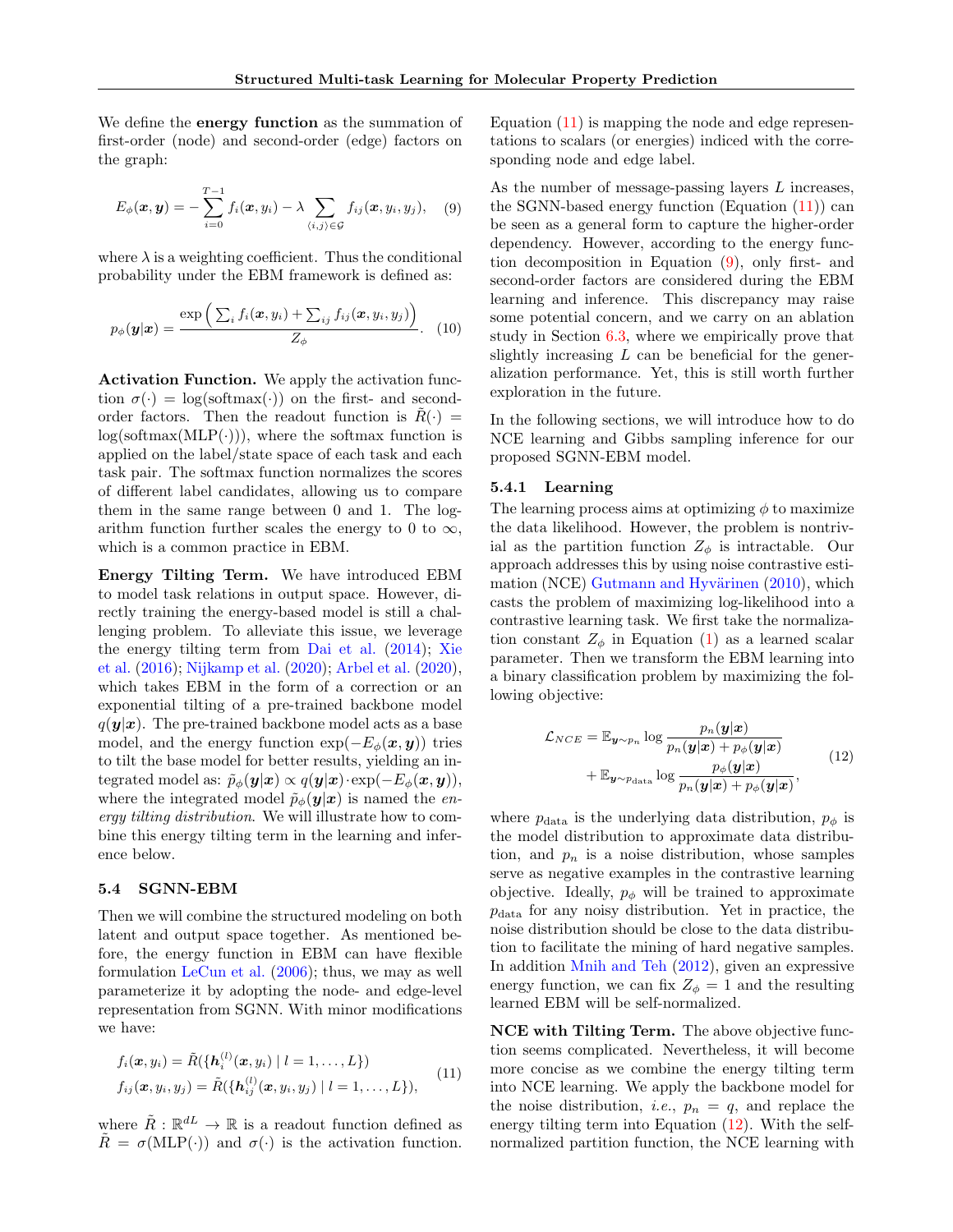Shengchao Liu, Meng Qu, Zuobai Zhang, Huiyu Cai, Jian Tang

| Method          | $p_n$           | $ChEMBL$ 10      | ChEMBL 50        | ChEMBL 100       |
|-----------------|-----------------|------------------|------------------|------------------|
| <b>STL</b>      |                 | $71.67 \pm 0.64$ | $73.57 + 1.20$   | $70.81 + 1.28$   |
| MTL             |                 | $74.83 + 0.61$   | $79.37 + 1.76$   | $77.78 + 1.59$   |
| UW              |                 | $72.49 + 0.53$   | $79.68 \pm 0.98$ | $78.71 + 1.93$   |
| GradNorm        |                 | $75.17 + 0.77$   | $79.46 + 1.27$   | $78.75 \pm 1.60$ |
| <b>DWA</b>      |                 | $72.45 + 1.31$   | $79.35 + 0.68$   | $78.21 \pm 2.31$ |
| <b>LBTW</b>     |                 | $75.21 + 0.49$   | $79.52 + 0.56$   | $79.07 + 0.99$   |
| <b>SGNN</b>     |                 | $77.90 \pm 0.88$ | $79.67 \pm 0.87$ | $80.19 + 0.67$   |
| SGNN-EBM        | SGNN (Fixed)    | $78.04 \pm 0.73$ | $80.34 \pm 1.08$ | $80.48 \pm 1.93$ |
| <b>SGNN-EBM</b> | SGNN (Adaptive) | $78.35 \pm 1.07$ | $80.54 \pm 1.02$ | $81.15 \pm 0.59$ |
|                 |                 |                  |                  |                  |

<span id="page-6-0"></span>Table 2: Main MTL results. All datasets are split into 8-1-1 for train, valid, and test respectively. For each method, we run 5 seeds and report the mean and standard deviation. The best performance is **highlighted**.

energy tilting term can be written as:

$$
\tilde{\mathcal{L}}_{NCE} = \mathbb{E}_{\boldsymbol{y} \sim p_n} \log \frac{1}{1 + \exp(-E_{\phi}(\boldsymbol{x}, \boldsymbol{y}))} + \mathbb{E}_{\boldsymbol{y} \sim p_{\text{data}}} \log \frac{1}{1 + \exp(E_{\phi}(\boldsymbol{x}, \boldsymbol{y}))}.
$$
\n(13)

In this new objective function, we only need to draw samples from the noise distribution without computing their density, which is easy to operate. More detailed derivations are attached in Appendix [F.](#page-14-0)

The Choice of Noise Distribution. One key component in NCE training is the choice of the noise distribution,  $p_n$ . NCE works for any given noise distribution, yet the algorithm empirically converges faster if the noise distribution  $p_n$  can stay close to the model distribution  $p_{\phi}$  [Song and Kingma](#page-10-9) [\(2021\)](#page-10-9). In the experiment, we propose two options for selecting the noise distributions. (1) We use a pre-trained model to be a fixed noise distribution, e.g., the SGNN proposed in Section [5.2](#page-4-0) and  $p_n = p_\theta$ . (2) We adopt an *adap*tive noise distribution, and start with a pre-trained model. The difference is that after training with this pre-trained noise distribution for a few epochs, we will gradually update the noise distribution with our learned model, *i.e.*, updating  $p_n$  with the latest  $\tilde{p}_{\phi}$ . The second idea aligns well with the curriculum learning [Bengio et al.](#page-8-13) [\(2009\)](#page-8-13), a learning process starting with easy data to hard data. Thus another way to interpret the adaptive noise distribution is that, we start with a simple distribution (from a pre-trained model distribution) and gradually using harder distribution (from the latest model distribution). We investigate the effect on the choices of noise distributions for NCE learning in the ablation study in Section [6.2.](#page-7-1)

Imputation for Missing Labels. For the SGNN-EBM training proposed in Section [5.4,](#page-5-3) we use the task distribution for predicting each data point,  $p_{\phi}(\mathbf{y}|\mathbf{x}),$ but some tasks do not have valid labels due to the label sparsity, as discussed in Sections [1](#page-0-0) and [4.](#page-2-0) In SGNN-EBM, we propose to use the backbone model, q, to fill in the missing labels so as to calculate the

probability. This strategy shares similar idea to the EM algorithm [Neal and Hinton](#page-9-22) [\(1998\)](#page-9-22), which allows us to maximize a variational lower bound of the data likelihood. Empirically, experiment results help support this imputation strategy, yet, this is still work investigating in the future.

#### 5.4.2 Inference

The inference procedure aims at computing the marginal distribution for each task, which can be further utilized for the label prediction for each task. The main challenge is how to calculate the intractable partition function during inference. We propose to approximate the distribution via Gibbs sampling [Ge](#page-8-14)[man and Geman](#page-8-14) [\(1984\)](#page-8-14). Gibbs sampling is a classic MCMC-based inference method and the core idea is to generate samples by sweeping through each variable to a sample with the remaining variables fixed.

To adopt Gibbs sampling in our setting, for each data and T labels,  $(x, y_0, \ldots, y_{T-1})$ , we iteratively sample label for each task with other labels fixed. The update function at each iteration is:

$$
p_{\phi}(y_i|\mathbf{y}_{-i}, \mathbf{x}) = \frac{\exp(f_i(\mathbf{x}, y_i) + \sum_{\langle i,j \rangle \in \mathcal{G}} f_{ij}(\mathbf{x}, y_i, y_j))}{\sum_{y_i=0}^{C-1} \exp(f_i(\mathbf{x}, y_i) + \sum_{\langle i,j \rangle \in \mathcal{G}} f_{ij}(\mathbf{x}, y_i, y_j))},
$$
(14)

where  $y_{-i}$  denotes all T task labels except the *i*-the task. Then we take this as the tilting term, and apply  $\tilde{p}(\mathbf{y}|\mathbf{x}) = p_{\phi}(\mathbf{y}|\mathbf{x}) \cdot q(\mathbf{y}|\mathbf{x})$  for sampling. To accelerate the convergence of Gibbs sampling, we take the backbone model for initial distribution.

### 6 Experiment Results

#### 6.1 Main Results

Baselines. As described in Section [2,](#page-1-0) the memory cost of architecture-specific MTL methods (e.g., Bypass network) is  $O(T)$ , and pair-wise architectureagnostic MTL methods (RMTL [Liu](#page-9-11) [\(2018\)](#page-9-11), PC-Grad [Yu et al.](#page-10-4) [\(2020\)](#page-10-4), GradVac [Wang et al.](#page-10-2) [\(2021\)](#page-10-2)) have  $O(T^2)$  time complexity. Both are infeasible in the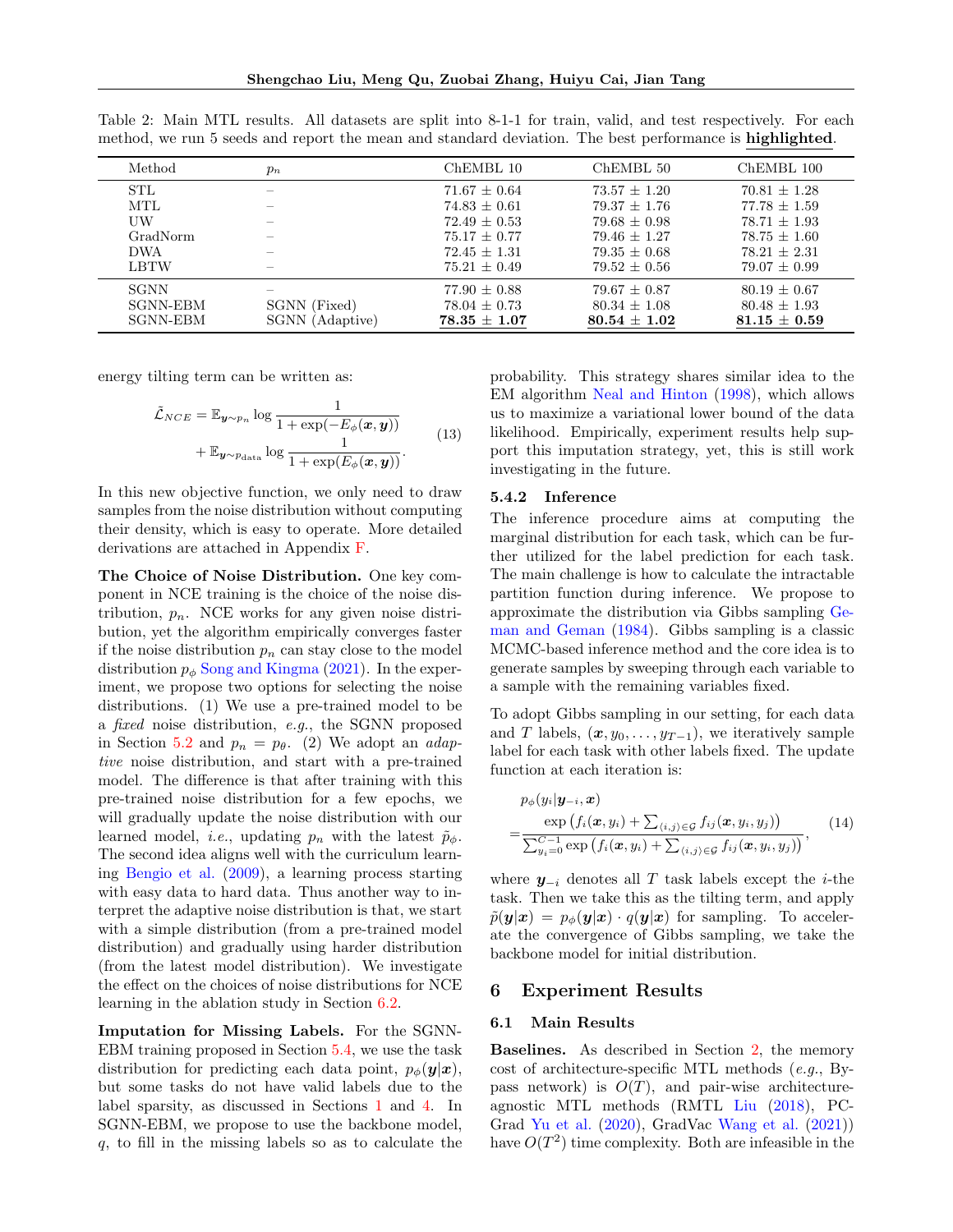Structured Multi-task Learning for Molecular Property Prediction

<span id="page-7-2"></span>

| Method          | $p_n$       | ChEMBL 10        | ChEMBL 50        | ChEMBL 100       |
|-----------------|-------------|------------------|------------------|------------------|
| MTL             |             | $74.83 \pm 0.61$ | $79.37 + 1.76$   | $77.78 \pm 1.59$ |
| UW              |             | $72.49 \pm 0.53$ | $79.68 + 0.98$   | $78.71 + 1.93$   |
| GradNorm        |             | $75.17 + 0.77$   | $79.46 + 1.27$   | $78.75 + 1.60$   |
| <b>DWA</b>      |             | $72.45 + 1.31$   | $79.35 + 0.68$   | $78.21 \pm 2.31$ |
| <b>LBTW</b>     |             | $75.21 + 0.49$   | $79.52 + 0.56$   | $79.07 \pm 0.99$ |
| <b>SGNN</b>     |             | $77.90 \pm 0.88$ | $79.67 \pm 0.87$ | $80.19 \pm 0.67$ |
| <b>SGNN-EBM</b> | Uniform     | $58.66 + 4.65$   | $73.55 + 0.61$   | $75.49 + 1.64$   |
| <b>SGNN-EBM</b> | MTL         | $75.71 + 0.41$   | $79.96 + 1.41$   | $78.41 + 1.37$   |
| <b>SGNN-EBM</b> | UW          | $74.36 \pm 0.87$ | $80.26 \pm 0.67$ | $79.12 + 1.79$   |
| <b>SGNN-EBM</b> | GradNorm    | $75.83 \pm 0.73$ | $80.18 \pm 1.04$ | $79.34 \pm 1.31$ |
| <b>SGNN-EBM</b> | <b>DWA</b>  | $75.22 + 1.16$   | $80.18 + 0.74$   | $79.01 + 1.94$   |
| <b>SGNN-EBM</b> | <b>LBTW</b> | $76.16 \pm 0.54$ | $80.04 + 0.50$   | $79.68 \pm 0.93$ |
| <b>SGNN-EBM</b> | <b>SGNN</b> | $78.04 \pm 0.73$ | $80.34 \pm 1.08$ | $80.48 \pm 1.93$ |

Table 3: The effect of different noise distributions  $p_n$  in NCE. Here all the noise distributions are fixed.

large-scale MTL setting (w.r.t. the number of tasks), so we exclude them in the experiments. For the baseline methods, we include standard single-task learning (STL), standard multi-task learning (MTL), Uncertainty Weighing (UW) [Kendall et al.](#page-9-13) [\(2018\)](#page-9-13), Grad-Norm [Chen et al.](#page-8-5) [\(2018\)](#page-8-5), Dynamic Weight Average (DWA) [Liu et al.](#page-9-14) [\(2019b\)](#page-9-14), and Loss-Balanced Task Weighting (LBTW) [Liu et al.](#page-9-3) [\(2019c\)](#page-9-3).

Our Methods. We first test SGNN, which only models the task relation graph in the latent space. On the other hand, EBM is very sensitive to the noise distribution, leading to unstable performance. Thus we will not test it separately as SGNN, and two following ablation studies can reveal more insights for it. Then we test our main proposal, SGNN-EBM. SGNN-EBM models the task relation graph in both the latent and output space under the EBM framework, where the energy function is defined as the SGNN. We explore two noise distributions in the NCE learning steps: (2.1) the first is a fixed pre-trained SGNN,  $p_n = p_\theta$ ; (2.2) the second is taking the pre-trained SGNN,  $p_n = p_\theta$ , as initial noise distribution, and then adaptively updating this noise distribution with the latest model distribution  $p_n = \tilde{p}_{\phi}$ . More training details can be found in Appendix [E.](#page-13-0)

Evaluation. We follow the mainstream evaluation metrics on MTL for drug discovery, i.e., the mean of ROC-AUC over all  $T$  tasks. ROC-AUC is ranking-based, thus it can better match with the classimbalance settings like molecular property prediction in drug discovery.

Observation. We adopt the proposed dataset with three thresholds introduced in Section [4](#page-2-0) for experiments. The main results are in Table [2.](#page-6-0) First we can see all the MTL methods are better than the STL, which matches with the common acknowledgement that the joint learning can improve the overall performance. Then for our proposed methods, we can see that modeling task relation in the latent space using SGNN reaches a good performance compared to all MTL baselines, while combining it with the EBM in the output space, i.e., SGNN-EBM, can reach the best performance on all datasets. For the two SGNN-EBM models, they are consistently better than the SGNN model, while adaptively updated noise distribution can reach best performance. All these observations deliver an important message: structured task modeling is useful in MTL, and SGNN-EBM is an effective solution in achieving this goal.

### <span id="page-7-1"></span>6.2 Ablation Study 1: The Effect of  $p_n$

In the NCE learning of EBMs, the performance highly depends on the noise distribution  $p_n$ . In Table [2](#page-6-0) we show that the best method is SGNN-EBM with SGNN as both the energy function and noise distribution. Indeed we can take one uniform distribution and all pretrained models (prior distribution) as the noise distribution, and we show that NCE-based structured prediction can obtain consistent performance gain when comparing to the corresponding prior distribution.

As in Table [3,](#page-7-2) the improvement by structured prediction is not huge but consistent on all datasets: for each pre-trained model, its SGNN-EBM counterpart can consistently improve the performance by taking it as a prior distribution in NCE learning. Such consistency consolidates the effectiveness of our solution.

#### <span id="page-7-3"></span><span id="page-7-0"></span>6.3 Ablation Study 2: The Effect of L

Table 4: The Effect of Layer Number in SGNN.

|              |                |                               | $\#$ layer ChEMBL 10 ChEMBL 50 ChEMBL 100 |
|--------------|----------------|-------------------------------|-------------------------------------------|
| $\mathbf{U}$ |                | $77.45 + 1.03$ $80.63 + 0.80$ | $80.82 + 2.09$                            |
| $2^{\circ}$  | $77.56 + 1.00$ | $80.78 + 0.85$                | $81.13 + 2.04$                            |
| 4            | $76.98 + 0.91$ | $80.42 + 0.82$                | $81.06 \pm 2.09$                          |

We test SGNN-EBM\* with  $L = 0, 2, 4$  with all the other hyper-parameters fixed, where  $L$  is the number of layers in GNN. In the NCE learning, we are adapting the noise distributions from a pre-trained SGNN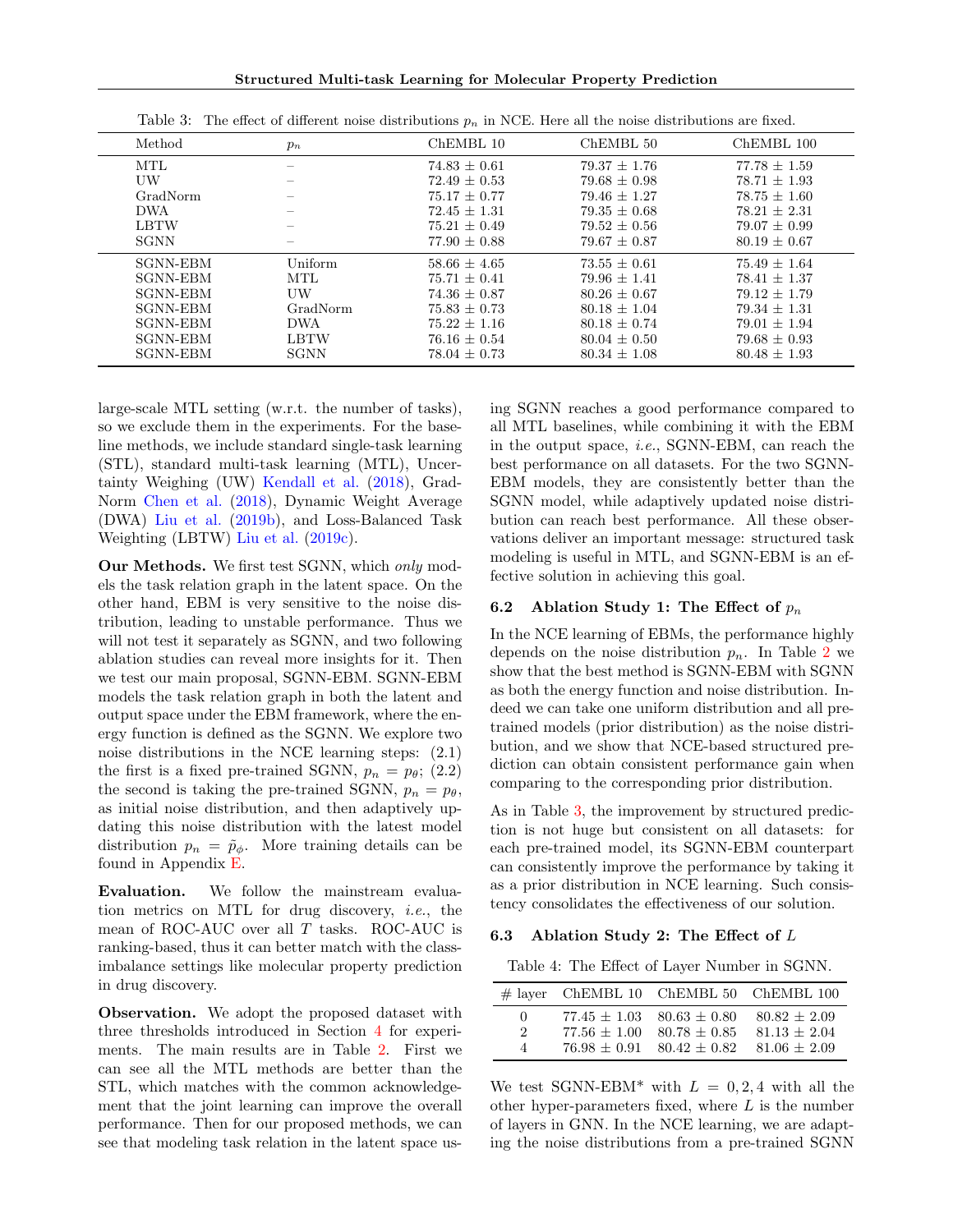model,  $p_{\theta}$ . The parameter L reflects that each node (molecule-task) in the graph aggregates features from its L-hop neighborhood.

As observed in Table [4,](#page-7-3) the SGNN-EBM improves the performance slightly with larger  $L$  in SGNN owing to the ability to model longer-term dependencies among labels. However, as  $L$  increases, the performance will drop instead. One possible explanation is that the inference method, Gibbs Sampling, defined in Section [5.3](#page-4-3) only considers first- and second-order factors, thus it fails to capture the long-term dependencies.

# 7 Conclusion and Future Direction

In this paper, we propose a novel research problem of MTL for molecular property prediction with an explicit task relation graph. We propose a novel approach to modeling the task relations in both the latent and output space. Experimental results demonstrate that SGNN-EBM outperforms competitive baselines.

We want to highlight that SGNN-EBM can fit to broad MTL problems, as long as the explicit task relation is accessible. But as the first step along this direction, we would like to start from a modest setting with assurance from the oracle, like explicit task relation from drug discovery domain. In addition, structured task modeling opens a new and promising research venue. For example, some MTL methods (RMTL [Liu](#page-9-11) [\(2018\)](#page-9-11), GradVac [Wang et al.](#page-10-2) [\(2021\)](#page-10-2)) are able to extract the pairwise similarity to compose a task relation graph; yet, this view point is unexplored and would be interesting to combine with SGNN-EBM as the next step.

# Acknowledgements

This project is supported by the Natural Sciences and Engineering Research Council (NSERC) Discovery Grant, the Canada CIFAR AI Chair Program, collaboration grants between Microsoft Research and Mila, Samsung Electronics Co., Ltd., Amazon Faculty Research Award, Tencent AI Lab Rhino-Bird Gift Fund and a NRC Collaborative R&D Project (AI4D-CORE-06). This project was also partially funded by IVADO Fundamental Research Project grant PRF-2019-3583139727.

### References

- <span id="page-8-2"></span>Alnammi, M., Liu, S., Ericksen, S. S., Ananiev, G. E., Voter, A. F., Guo, S., Keck, J. L., Hoffmann, F. M., Wildman, S. A., and Gitter, A. (2021). Evaluating scalable supervised learning for synthesize-ondemand chemical libraries.
- <span id="page-8-12"></span>Arbel, M., Zhou, L., and Gretton, A. (2020). Gen-

eralized energy based models. arXiv preprint arXiv:2003.05033.

- <span id="page-8-3"></span>Belanger, D. and McCallum, A. (2016). Structured prediction energy networks. In International Conference on Machine Learning, pages 983–992. PMLR.
- <span id="page-8-13"></span>Bengio, Y., Louradour, J., Collobert, R., and Weston, J. (2009). Curriculum learning. In Proceedings of the 26th annual international conference on machine learning, pages 41–48.
- <span id="page-8-5"></span>Chen, Z., Badrinarayanan, V., Lee, C.-Y., and Rabinovich, A. (2018). Gradnorm: Gradient normalization for adaptive loss balancing in deep multitask networks. In International Conference on Machine Learning, pages 794–803.
- <span id="page-8-10"></span>Consortium, T. U. (2018). UniProt: a worldwide hub of protein knowledge. Nucleic Acids Research, 47(D1):D506–D515.
- <span id="page-8-0"></span>Dahl, G. E., Jaitly, N., and Salakhutdinov, R. (2014). Multi-task neural networks for QSAR predictions. arXiv preprint arXiv:1406.1231.
- <span id="page-8-11"></span>Dai, J., Lu, Y., and Wu, Y.-N. (2014). Generative modeling of convolutional neural networks. arXiv preprint arXiv:1412.6296.
- <span id="page-8-9"></span>Demirel, M. F., Liu, S., Garg, S., and Liang, Y. (2021). An analysis of attentive walk-aggregating graph neural networks. arXiv preprint arXiv:2110.02667.
- <span id="page-8-8"></span>Duvenaud, D. K., Maclaurin, D., Iparraguirre, J., Bombarell, R., Hirzel, T., Aspuru-Guzik, A., and Adams, R. P. (2015). Convolutional networks on graphs for learning molecular fingerprints. Advances in neural information processing systems, 28:2224– 2232.
- <span id="page-8-14"></span>Geman, S. and Geman, D. (1984). Stochastic relaxation, gibbs distributions, and the bayesian restoration of images. IEEE Transactions on pattern analysis and machine intelligence, (6):721–741.
- <span id="page-8-7"></span>Gilmer, J., Schoenholz, S. S., Riley, P. F., Vinyals, O., and Dahl, G. E. (2017). Neural message passing for quantum chemistry. arXiv preprint arXiv:1704.01212.
- <span id="page-8-4"></span>Gutmann, M. and Hyvärinen, A. (2010). Noisecontrastive estimation: A new estimation principle for unnormalized statistical models. In Proceedings of the Thirteenth International Conference on Artificial Intelligence and Statistics, pages 297–304.
- <span id="page-8-6"></span>Hu, W., Liu, B., Gomes, J., Zitnik, M., Liang, P., Pande, V., and Leskovec, J. (2019a). Pretraining graph neural networks. arXiv preprint arXiv:1905.12265.
- <span id="page-8-1"></span>Hu, W., Liu, B., Gomes, J., Zitnik, M., Liang, P., Pande, V., and Leskovec, J. (2019b). Strategies for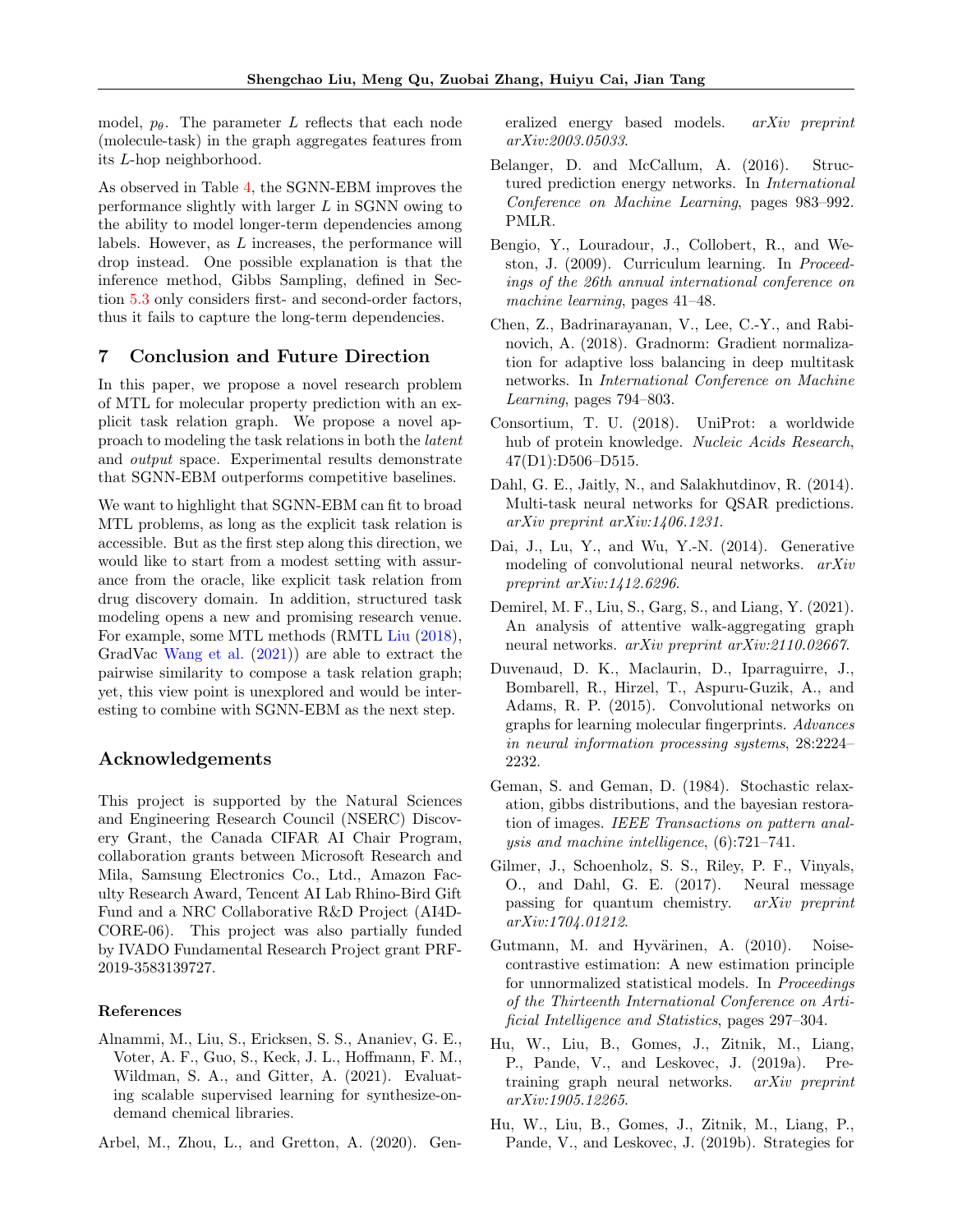pre-training graph neural networks. arXiv preprint arXiv:1905.12265.

- <span id="page-9-10"></span>Jain, A., Upreti, M., and Jyothi, P. (2018). Improved accented speech recognition using accent embeddings and multi-task learning. In Interspeech, pages 2454–2458.
- <span id="page-9-13"></span>Kendall, A., Gal, Y., and Cipolla, R. (2018). Multitask learning using uncertainty to weigh losses for scene geometry and semantics. In Proceedings of the IEEE conference on computer vision and pattern recognition, pages 7482–7491.
- <span id="page-9-6"></span>Kipf, T. N. and Welling, M. (2016). Semi-supervised classification with graph convolutional networks. arXiv preprint arXiv:1609.02907.
- <span id="page-9-19"></span>LeCun, Y., Chopra, S., Hadsell, R., Ranzato, M., and Huang, F. (2006). A tutorial on energy-based learning. Predicting structured data, 1(0).
- <span id="page-9-16"></span>Lee, K. and Kim, D. (2019). In-silico molecular binding prediction for human drug targets using deep neural multi-task learning. Genes, 10(11):906.
- <span id="page-9-11"></span>Liu, S. (2018). Exploration on deep drug discovery: Representation and learning. Master's Thesis, TR1854.
- <span id="page-9-2"></span>Liu, S., Alnammi, M., Ericksen, S. S., Voter, A. F., Ananiev, G. E., Keck, J. L., Hoffmann, F. M., Wildman, S. A., and Gitter, A. (2018). Practical model selection for prospective virtual screening. Journal of chemical information and modeling, 59(1):282– 293.
- <span id="page-9-18"></span>Liu, S., Demirel, M. F., and Liang, Y. (2019a). Ngram graph: Simple unsupervised representation for graphs, with applications to molecules. In Wallach, H., Larochelle, H., Beygelzimer, A., d'Alché-Buc, F., Fox, E., and Garnett, R., editors, Advances in Neural Information Processing Systems 32, pages 8464–8476. Curran Associates, Inc.
- <span id="page-9-14"></span>Liu, S., Johns, E., and Davison, A. J. (2019b). End-toend multi-task learning with attention. In Proceedings of the IEEE Conference on Computer Vision and Pattern Recognition, pages 1871–1880.
- <span id="page-9-3"></span>Liu, S., Liang, Y., and Gitter, A. (2019c). Lossbalanced task weighting to reduce negative transfer in multi-task learning.
- <span id="page-9-5"></span>Liu, S., Wang, H., Liu, W., Lasenby, J., Guo, H., and Tang, J. (2021). Pre-training molecular graph representation with 3d geometry. arXiv preprint arXiv:2110.07728.
- <span id="page-9-9"></span>Lu, Y., Kumar, A., Zhai, S., Cheng, Y., Javidi, T., and Feris, R. (2017). Fully-adaptive feature sharing in multi-task networks with applications in person attribute classification. In Proceedings of the IEEE

conference on computer vision and pattern recognition, pages 5334–5343.

- <span id="page-9-17"></span>Mayr, A., Klambauer, G., Unterthiner, T., Steijaert, M., Wegner, J. K., Ceulemans, H., Clevert, D.-A., and Hochreiter, S. (2018). Large-scale comparison of machine learning methods for drug target prediction on chembl. Chemical science, 9(24):5441–5451.
- <span id="page-9-12"></span>Mendez, D., Gaulton, A., Bento, A. P., Chambers, J., De Veij, M., Félix, E., Magariños, M., Mosquera, J., Mutowo, P., Nowotka, M., Gordillo-Marañón, M., Hunter, F., Junco, L., Mugumbate, G., Rodriguez-Lopez, M., Atkinson, F., Bosc, N., Radoux, C., Segura-Cabrera, A., Hersey, A., and Leach, A. (2018). ChEMBL: towards direct deposition of bioassay data. Nucleic Acids Research, 47(D1):D930–D940.
- <span id="page-9-15"></span>Merck (2012). Merck molecular activity challenge. https://www.kaggle.com/c/MerckActivity.
- <span id="page-9-8"></span>Misra, I., Shrivastava, A., Gupta, A., and Hebert, M. (2016). Cross-stitch networks for multi-task learning. In Proceedings of the IEEE Conference on Computer Vision and Pattern Recognition, pages 3994– 4003.
- <span id="page-9-21"></span>Mnih, A. and Teh, Y. W. (2012). A fast and simple algorithm for training neural probabilistic language models. arXiv preprint arXiv:1206.6426.
- <span id="page-9-22"></span>Neal, R. M. and Hinton, G. E. (1998). A view of the em algorithm that justifies incremental, sparse, and other variants. In Learning in graphical models, pages 355–368. Springer.
- <span id="page-9-20"></span>Nijkamp, E., Gao, R., Sountsov, P., Vasudevan, S., Pang, B., Zhu, S.-C., and Wu, Y. N. (2020). Learning energy-based model with flow-based backbone by neural transport mcmc. *arXiv preprint* arXiv:2006.06897.
- <span id="page-9-0"></span>Ramsundar, B., Kearnes, S., Riley, P., Webster, D., Konerding, D., and Pande, V. (2015). Massively multitask networks for drug discovery. arXiv preprint arXiv:1502.02072.
- <span id="page-9-1"></span>Ramsundar, B., Liu, B., Wu, Z., Verras, A., Tudor, M., Sheridan, R. P., and Pande, V. (2017). Is multitask deep learning practical for pharma? Journal of chemical information and modeling, 57(8):2068– 2076.
- <span id="page-9-4"></span>Rong, Y., Bian, Y., Xu, T., Xie, W., Wei, Y., Huang, W., and Huang, J. (2020). Self-supervised graph transformer on large-scale molecular data. Advances in Neural Information Processing Systems, 33.
- <span id="page-9-7"></span>Søgaard, A. and Goldberg, Y. (2016). Deep multi-task learning with low level tasks supervised at lower layers. In Proceedings of the 54th Annual Meeting of the Association for Computational Linguistics (Volume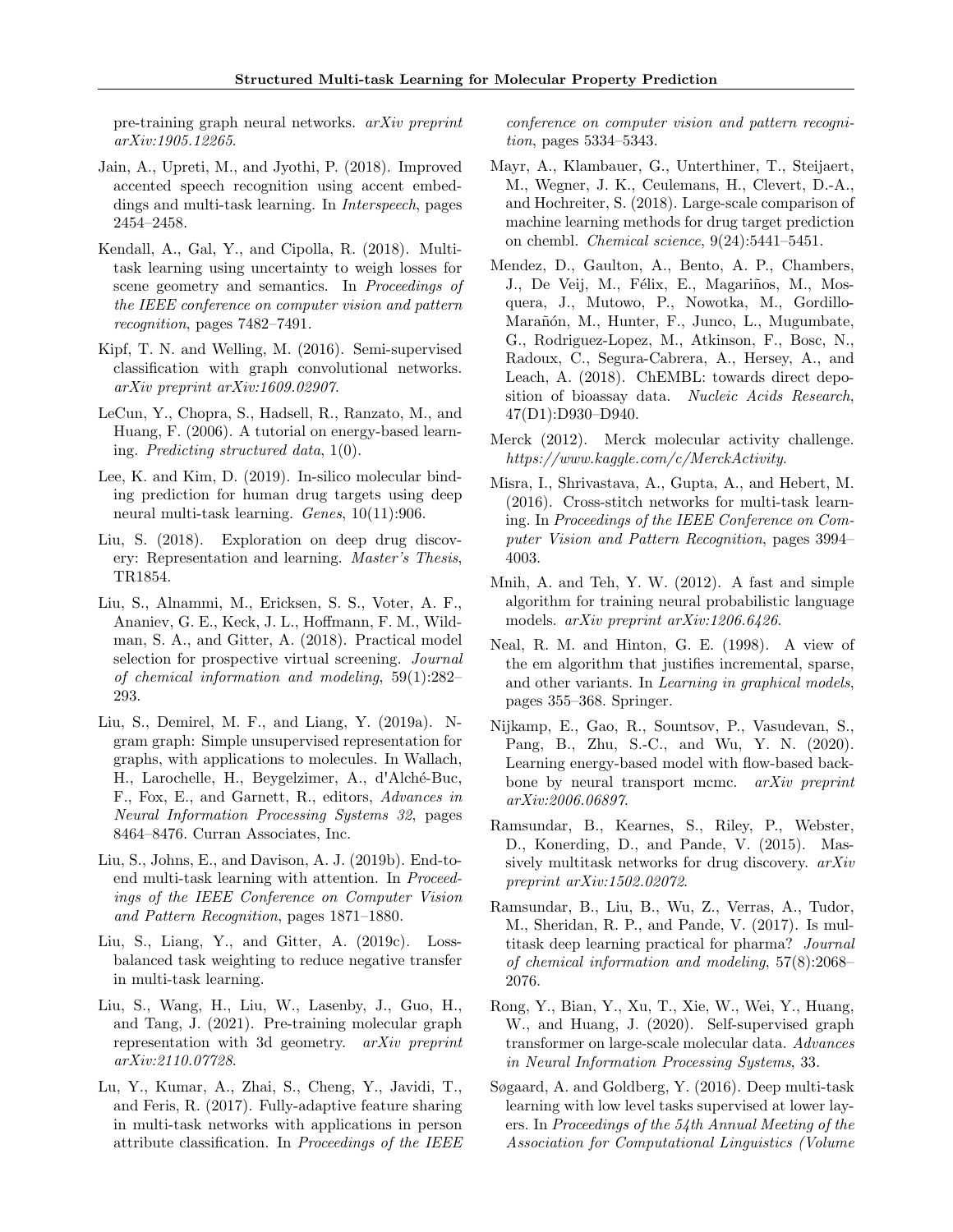2: Short Papers), pages 231–235, Berlin, Germany. Association for Computational Linguistics.

- <span id="page-10-9"></span>Song, Y. and Kingma, D. P. (2021). How to train your energy-based models. arXiv preprint arXiv:2101.03288.
- <span id="page-10-5"></span>Szklarczyk, D., Gable, A. L., Lyon, D., Junge, A., Wyder, S., Huerta-Cepas, J., Simonovic, M., Doncheva, N. T., Morris, J. H., Bork, P., et al. (2019). String v11: protein–protein association networks with increased coverage, supporting functional discovery in genome-wide experimental datasets. Nucleic acids research, 47(D1):D607– D613.
- <span id="page-10-0"></span>Unterthiner, T., Mayr, A., Klambauer, G., Steijaert, M., Wegner, J. K., Ceulemans, H., and Hochreiter, S. (2014). Deep learning as an opportunity in virtual screening. Advances in neural information processing systems, 27.
- <span id="page-10-2"></span>Wang, Z., Tsvetkov, Y., Firat, O., and Cao, Y. (2021). Gradient vaccine: Investigating and improving multi-task optimization in massively multilingual models. In International Conference on Learning Representations.
- <span id="page-10-1"></span>Wu, Z., Ramsundar, B., Feinberg, E. N., Gomes, J., Geniesse, C., Pappu, A. S., Leswing, K., and Pande, V. (2018). Moleculenet: a benchmark for molecular machine learning. Chemical science, 9(2):513–530.
- <span id="page-10-8"></span>Xie, J., Lu, Y., Zhu, S.-C., and Wu, Y. (2016). A theory of generative convnet. In International Conference on Machine Learning, pages 2635–2644. PMLR.
- <span id="page-10-7"></span>Xu, K., Hu, W., Leskovec, J., and Jegelka, S. (2018). How powerful are graph neural networks? arXiv preprint arXiv:1810.00826.
- <span id="page-10-6"></span>Ying, C., Cai, T., Luo, S., Zheng, S., Ke, G., He, D., Shen, Y., and Liu, T.-Y. (2021). Do transformers really perform badly for graph representation? Advances in Neural Information Processing Systems, 34.
- <span id="page-10-4"></span>Yu, T., Kumar, S., Gupta, A., Levine, S., Hausman, K., and Finn, C. (2020). Gradient surgery for multitask learning. arXiv preprint arXiv:2001.06782.
- <span id="page-10-3"></span>Zhang, Y., Zhang, P., and Yan, Y. (2017). Attentionbased lstm with multi-task learning for distant speech recognition. In Interspeech, pages 3857–3861.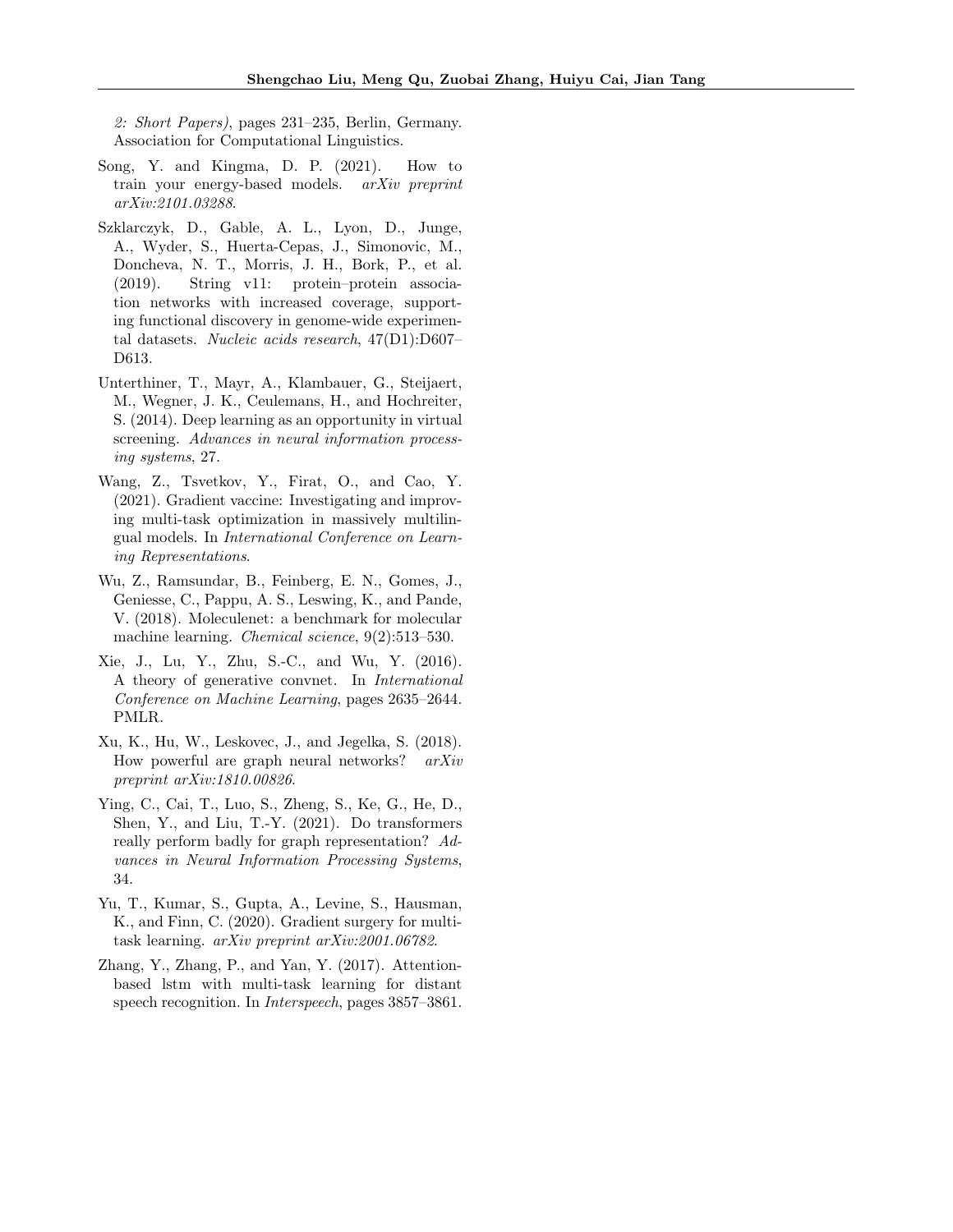# Supplementary Material: Structured Multi-task Learning for Molecular Property Prediction

# <span id="page-11-0"></span>A Dataset Generation

We propose a multi-task learning dataset with explicit task relation for the molecular property prediction. This new dataset is built on the Large Scale Comparison (LSC) dataset [Mayr et al.](#page-9-17) [\(2018\)](#page-9-17), and we list the three main steps in Appendices [A.1](#page-11-1) to [A.3.](#page-11-2)

# <span id="page-11-1"></span>A.1 Filtering molecules

Among 456,331 molecules in the LSC dataset, 969 are filtered out following the pipeline in [Hu et al.](#page-8-1) [\(2019b\)](#page-8-1). Here we describe the detailed filtering process, and the molecules filtered out in each step.

- 1. Discard the 22 Nones in the compound list.
- 2. Filter out the 9 molecules with  $\leq 2$  non-H atoms.
- 3. Retain only the largest molecule in the SMILES string. E.g. if the compound is a organic hydrochloride, say CH<sub>3</sub>NH<sub>3</sub><sup>-</sup>Cl<sup>−</sup>, we retain only the organic compound after removing HCl, in this case CH<sub>3</sub>NH<sub>2</sub>.
- 4. Filter out 929 molecules with molecular weight < 50 and 9 with m.w. > 900.

# A.2 Querying the PPI scores

Then we obtain the PPI scores by quering the ChEMBL [Mendez et al.](#page-9-12) [\(2018\)](#page-9-12) and STRING [Szklarczyk et al.](#page-10-5) [\(2019\)](#page-10-5) databases. The details are as follows:

- 1. The LSC dataset [Mayr et al.](#page-9-17) [\(2018\)](#page-9-17) gives the ChEMBL ID for each assay. We use the assay id to query the ChEMBL database by visiting https://www.ebi.ac.uk/chembl/api/data/assay/[assay id] for target ID. We then query the ChEMBL database by visiting https://www.ebi.ac.uk/chembl/api/data/ target/[target id] for UniProt [Consortium](#page-8-10) [\(2018\)](#page-8-10) information. We save all the uniprots related to each target in a list. We discard the 585 assays with no associated uniprot, and confirm that all remaining assays are targeting human proteins.
- 2. Next, we query the STRING database for the corresponding STRING ID for each of the 2,670 uniprots by visiting https://string-db.org/api/xml/get string ids?identifiers=[uniprot]. 40 uniprots do not have corresponding StringIDs, so we discard them. The String ID list is then sent to https://string-db.org/ api/tsv-no-header/network via a POST request to obtain 12,356 human PPI scores.

# <span id="page-11-2"></span>A.3 Constructing the Task Relation Graph

Finally, we calculate the edge weights  $w_{ij}$ , *i.e.*, task relation score, for task  $t_i$  and  $t_j$  in the task relation graph to be  $\max\{PPI(s_i, s_j) : s_i \in S_i, s_j \in S_j\}$ , where  $S_i$  denotes the protein set of task  $t_i$ . The resulting task relation graph has 1,310 nodes and 9,172 edges with non-zero weights. Note that 96% of the protein-targeted tasks only target a single protein, for which the relation score of these tasks is exactly the PPI score between their target proteins. We then densify the dataset via the following filtering process:

1. We filter out all isolated tasks.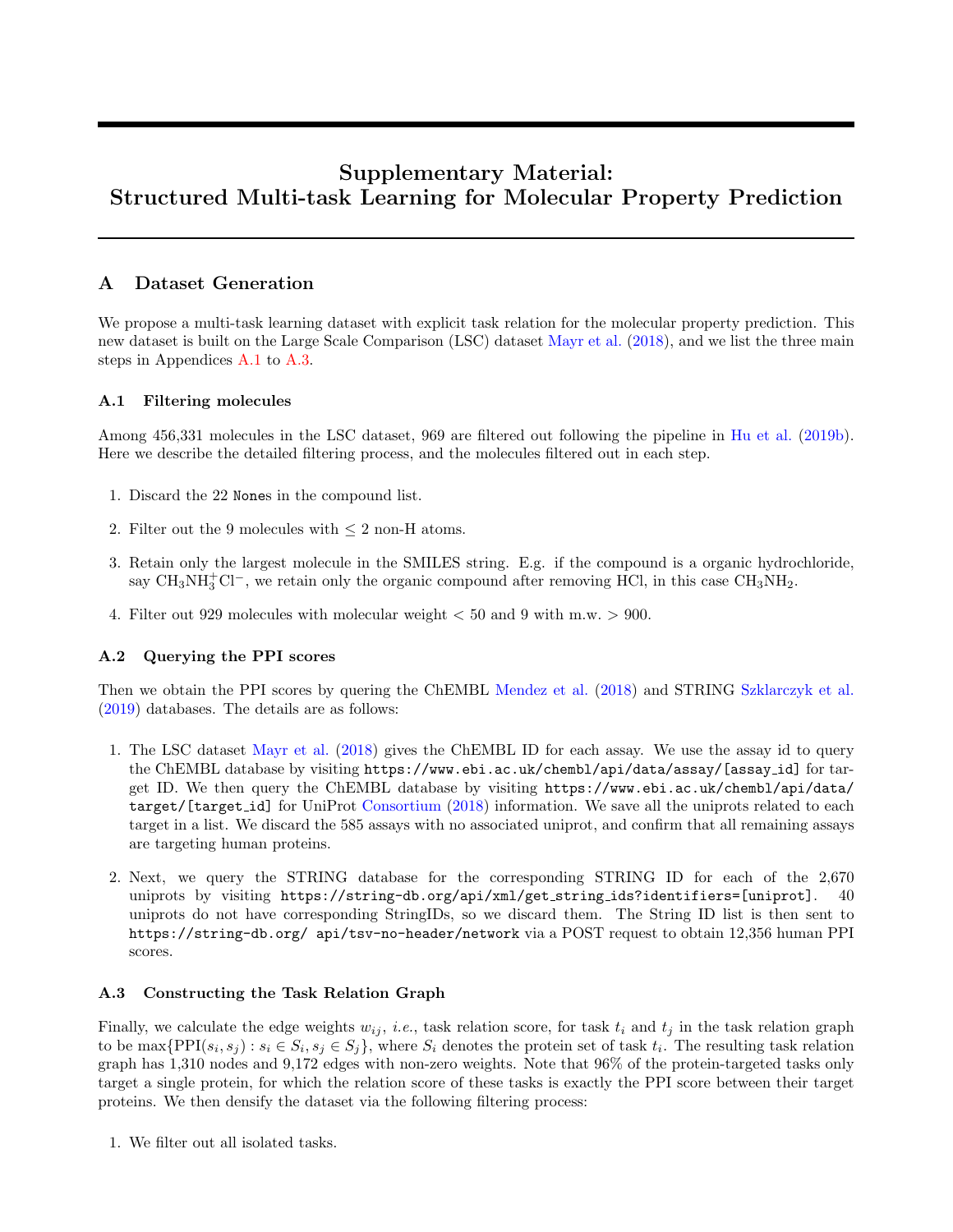2. We define a threshold  $\tau$  and iteratively filter out molecules with number of labels below  $\tau$ , tasks with number of labels below  $\tau$ , and tasks with number of positive or negative labels below 10. We repeat this until no molecule or task is filtered out.

The statistics of the resulting dataset with three thresholds can be found at Table [1.](#page-3-1)

# <span id="page-12-1"></span>B GIN for Molecule Embedding

The Graph Isomorphism Network (GIN) is proposed in [Xu et al.](#page-10-7) [\(2018\)](#page-10-7). It was originally proposed for the simple graph structured data, where each node has one discrete label and no extra edge information is provided. Here we adopt a customized GIN from a recent paper [Hu et al.](#page-8-1) [\(2019b\)](#page-8-1). With this customized GIN as the base model, plus pre-training techniques, [Hu et al.](#page-8-1) [\(2019b\)](#page-8-1) can reach the state-of-the-art performance on several molecular property prediction tasks. Thus we adopt this customized GIN model in our work.

Following the notation in Section [3,](#page-2-2) each molecule is represented as a molecular graph, *i.e.*,  $x = (X, E)$ , where X and  $E$  are feature matrices for atoms and bonds respectively. Suppose for one molecule, we have n atoms and  $m$  edges. The message passing function is defined as:

$$
z_i^{(k+1)} = \text{MLP}_{\text{atom}}^{(k+1)} \left( z_i^{(k)} + \sum_{j \in \mathcal{N}(i)} \left( z_j^{(k)} + \text{MLP}_{\text{bond}}^{(k+1)} (E_{ij}) \right) \right),\tag{15}
$$

where  $z_0 = X$  and  $MLP_{atom}^{(k+1)}$  and  $MLP_{bond}^{(k+1)}$  are the  $(l+1)$ -th MLP layers on the atom- and bond-level respectively. Repeating this for K times, and we can encode  $K$ -hop neighborhood information for each atom in the molecular data, and we take the last layer for each node/atom representation. The graph representation is the mean of the node representation, *i.e.*, the molecule representation in this paper:

$$
z(\boldsymbol{x}) = \frac{1}{N} \sum_{i} z_i^{(K)} \tag{16}
$$

# <span id="page-12-2"></span>C GCN for Task Embedding

We use graph convolutional network (GCN) [Kipf and Welling](#page-9-6)  $(2016)$  for the task embedding. For the *i*-th task, we first get its one-hot encoding and then pass it through an embedding layer, with the output denoted as  $e_i \in \mathbb{R}^{d_t \times 1}, \forall i \in \{0, 1, \ldots, T-1\},\$  where  $d_t$  is the task embedding dimension.  $\boldsymbol{E} = \{e_0, e_1, \ldots, e_{T-1}\}^T \in \mathbb{R}^{T \times d_t}$ is the initial embedding matrix for  $T$  tasks. Then we pass  $E$  through a GCN and the output embedding for the *i*-th task is  $\mathbf{z}^{(i)} = \text{GCN}(\mathbf{E})_i, \forall i \in \{0, 1, \dots, T-1\}.$ 

# <span id="page-12-0"></span>D SGNN for Modeling Latent Space

In this section, we give a detailed illustration of our proposed State GNN (SGNN) model in Section [5.2.](#page-4-0) The general pipeline is shown in Figure [2.](#page-13-1)

First let us quickly review the node- and edge-level inputs:

$$
h_i^{(0)}(x) = \text{MLP}_n^{(0)}(z(x) \oplus z^{(i)})
$$
  
\n
$$
h_{ij}^{(0)}(x) = \text{MLP}_e^{(0)}(z(x) \oplus z^{(i)} \oplus z^{(j)}),
$$
\n(17)

and as discussed in Section [5.2,](#page-4-0) the biggest difference between SGNN and the mainstream GNN models is that in SGNN, each node and each edge has two and four state respectively, where each state of a node/edge is the representation for the corresponding label. Recall that in this task relation graph,  $y_i$  is the label for the *i*-th task, and it has two values; similarly for each edge  $\langle y_i, y_j \rangle$  has four labels with a simple combination. Thus the representations for node label  $y_i$  and edge label  $\langle y_i, y_j \rangle$  are as follows:

$$
\begin{aligned} \mathbf{h}_i^{(0)}(\mathbf{x}, y_i) &= \mathbf{h}_i^{(0)}(\mathbf{x})[y_i] \\ \mathbf{h}_{ij}^{(0)}(\mathbf{x}, y_i, y_j) &= \mathbf{h}_{ij}^{(0)}(\mathbf{x})[y_i, y_j]. \end{aligned} \tag{18}
$$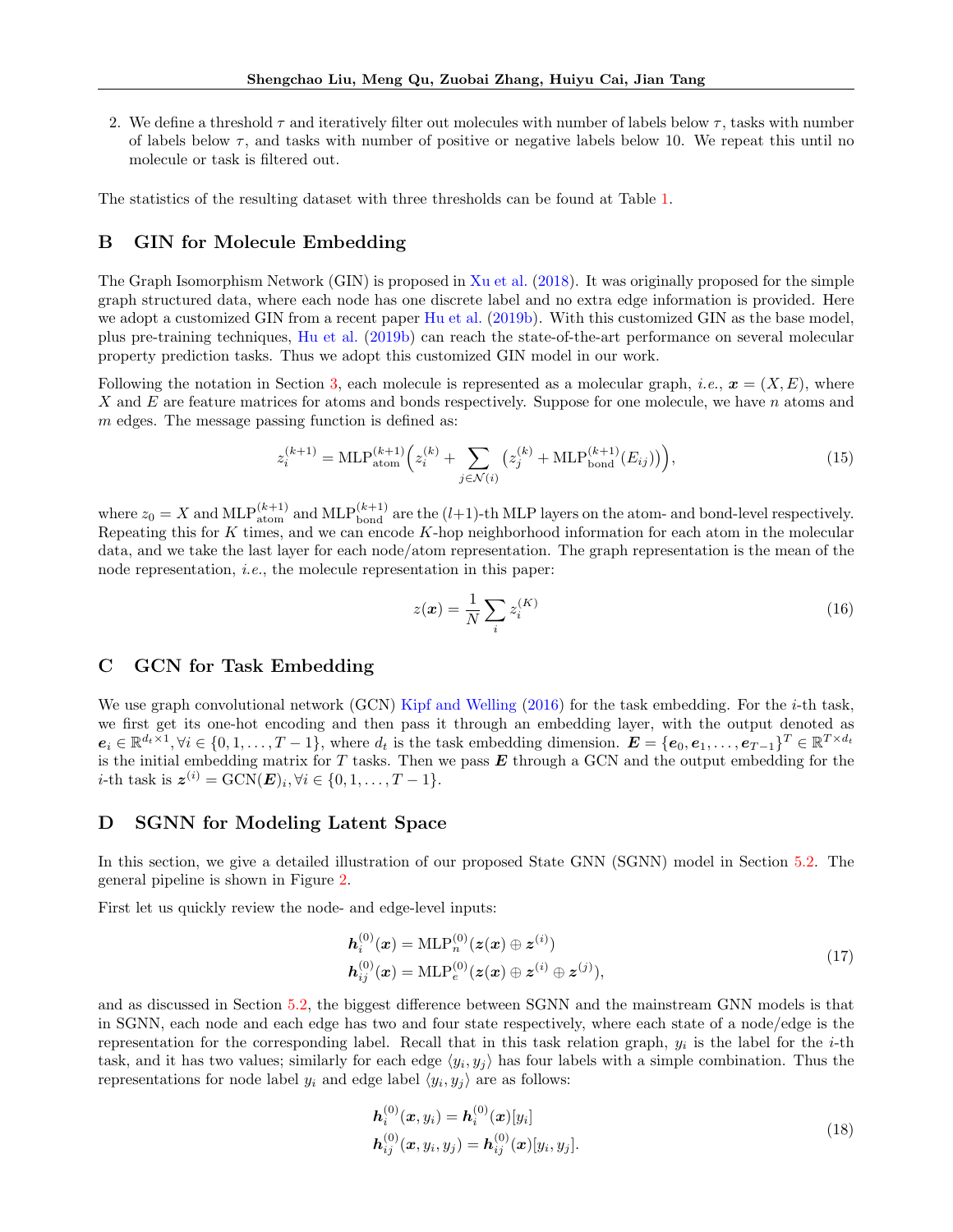<span id="page-13-1"></span>

Figure 2: Pipeline of GNN. We first obtain molecule and task embedding via GIN and GCN. Then they are concatenated and passed through a GNN to better learn the task representation. The final prediction for each task is predicted independently on each node representation.

With the node and edge inputs, we can then define the message-passing propagation. Notice that here we are propagating on both the node- and edge-levels. Following the notations in Section [5.2,](#page-4-0) for the node-level propagation we have:

$$
\mathbf{h}_{i}^{(l+1)}(\boldsymbol{x}, y_{i}) = \text{MPNN}_{n}^{(l+1)}\left(\mathbf{h}_{i}^{(l)}(\boldsymbol{x}, y_{i}), \{\mathbf{h}_{ij}^{(l)}(\boldsymbol{x}, y_{i}, y_{j}) \mid \forall j, y_{j}\}\right) \n= \text{MLP}_{n}^{(l+1)}\left(\mathbf{h}_{i}^{(l)}(\boldsymbol{x}, y_{i}) + \sum_{j \in \mathbb{N}(i)} \sum_{y_{j}=0}^{C-1} \mathbf{h}_{ij}^{(l)}(\boldsymbol{x}, y_{i}, y_{j})\right),
$$
\n(19)

and for the edge-level propagation, we have:

$$
\boldsymbol{h}_{ij}^{(l+1)}(\boldsymbol{x}, y_i, y_j) = \text{MPNN}_e^{(l+1)} \Big( \boldsymbol{h}_i^{(l)}(\boldsymbol{x}, y_i), \boldsymbol{h}_j^{(l)}(\boldsymbol{x}, y_j), \boldsymbol{h}_{ij}^{(l)}(\boldsymbol{x}, y_i, y_j) \Big) \n= \text{MLP}_e^{(l+1)} \Big( \boldsymbol{h}_{ij}^{(l)}(\boldsymbol{x}, y_i, y_j) + \text{MLP}_a^{(l+1)} \Big( \boldsymbol{h}_i^{(l)}(\boldsymbol{x}, y_i) + \boldsymbol{h}_j^{(l)}(\boldsymbol{x}, y_j) \Big) \Big),
$$
\n(20)

where  $\text{MLP}_n^{(l+1)}(\cdot)$ ,  $\text{MLP}_e^{(l+1)}(\cdot)$  and  $\text{MLP}_a^{(l+1)}(\cdot)$  are MLP layers defined on the node-level, edge-level, and in the aggregation function from nodes to edges. All three MLP layers are mapping functions defined on  $\mathbb{R}^d \to \mathbb{R}^d$ .

# <span id="page-13-0"></span>E Training Details

To train our proposed model, we use Adam for optimization with learning rate 1e-3, and the batch size is 32 for ChEMBL-10 (due to the memory issue) and 128 for ChEMBL-50 and ChEMBL-100. We train 200 epochs on ChEMBL-10 (within 36 hours) and 500 epochs on ChEMBL-50 and ChEMBL-100 (within 2 hours). The base graph neural network for molecule representation is GIN [Xu et al.](#page-10-7) [\(2018\)](#page-10-7), and we follow the hyperparameter used in [Hu et al.](#page-8-1) [\(2019b\)](#page-8-1). The base graph neural network for task embedding is GCN [Kipf and Welling](#page-9-6) [\(2016\)](#page-9-6). We have more detailed description of GIN and GCN in Appendices [B](#page-12-1) and [C.](#page-12-2) The hyperparameter tuning for all baseline methods and SGNN base models in Appendix [E.1.](#page-13-2)

#### <span id="page-13-2"></span>E.1 Hyperparameter Tuning

We list the hyperparameters for baselines models and our proposed models in Table [5,](#page-14-1) including MTL, UW [Kendall et al.](#page-9-13) [\(2018\)](#page-9-13), GradNorm [Chen et al.](#page-8-5) [\(2018\)](#page-8-5), Dynamic Weight Average (DWA) [Liu et al.](#page-9-14) [\(2019b\)](#page-9-14), and Loss-Balanced Task Weighting (LBTW) [Liu et al.](#page-9-3) [\(2019c\)](#page-9-3), SGNN in Section [5.2,](#page-4-0) SGNN-EBM in Section [5.4.](#page-5-3)